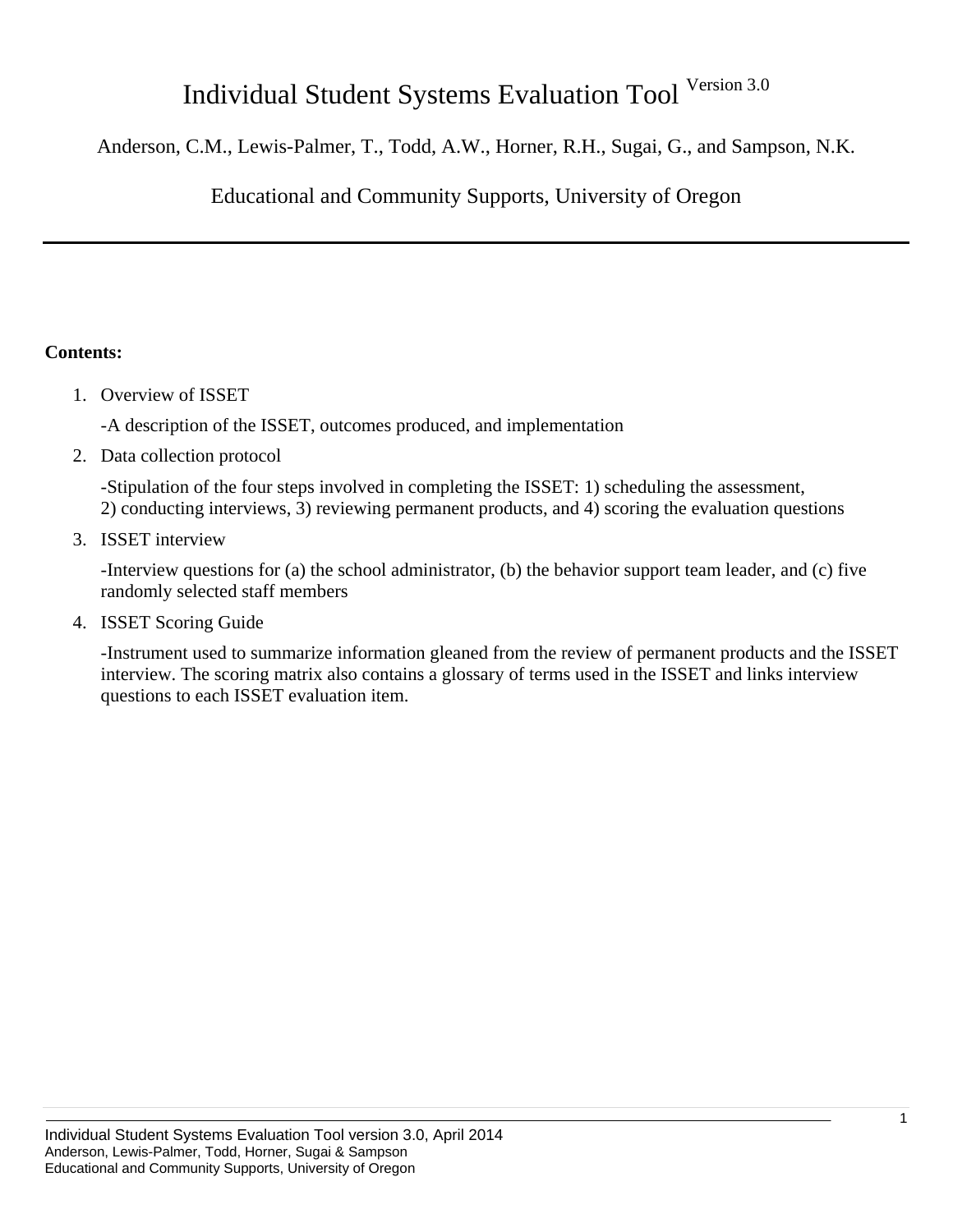# **Individual Student Systems Evaluation Tool (ISSET) Overview**

The Individual Student Systems Evaluation Tool (ISSET) is a research tool designed to assess the implementation status of secondary (targeted) and tertiary (intensive) systems within a school. The ISSET consists of 35 items and is divided into three parts: foundations, targeted interventions, and individualized interventions. Questions in each of these parts are grouped into feature areas (e.g., commitment, implementation, assessment, etc.). A summary score is obtained for each of the three parts of the ISSET.

## **Part I: Foundations**

- A. Commitment
- B. Team-Based Planning
- C. Student Identification
- D. Monitoring and Evaluation

#### **Part II: Targeted Interventions**

- E. Implementation
- F. Evaluation and Monitoring

# **Part III: Intensive Individualized Interventions**

- G. Assessment
- H. Implementation
- I. Evaluation and Monitoring

The ISSET is conducted by an external evaluator and takes approximately two to three hours to complete. Two data sources are used to score the ISSET: interviews and a review of permanent products/documented procedures. Interviews involve a) an administrator (approximately 15 minutes), b) behavior support team leader (approximately 30 minutes), and c) five staff members for 1 minute each. The permanent product review requires the review of multiple documents outlining the procedures for interventions that provide students with additional social support.

**Who:** When school teams want an outside evaluation of secondary and tertiary (Tier II & Tier III) PBIS implementation, the ISSET is recommended. The ISSET is a research tool used for grant and project evaluation, as well as providing schools with information on Tier II and Tier III implementation. Coordinators enter ISSET scores in PBIS Assessment on behalf of the school. Both coordinators and school teams can review ISSET reports in PBIS Assessment.

**When:** First year Tier II and Tier III implementers may conduct a pre- and post-evaluation in the fall and spring, respectively, moving to an annual assessment in subsequent years. Many schools choose to conduct the ISSET annually.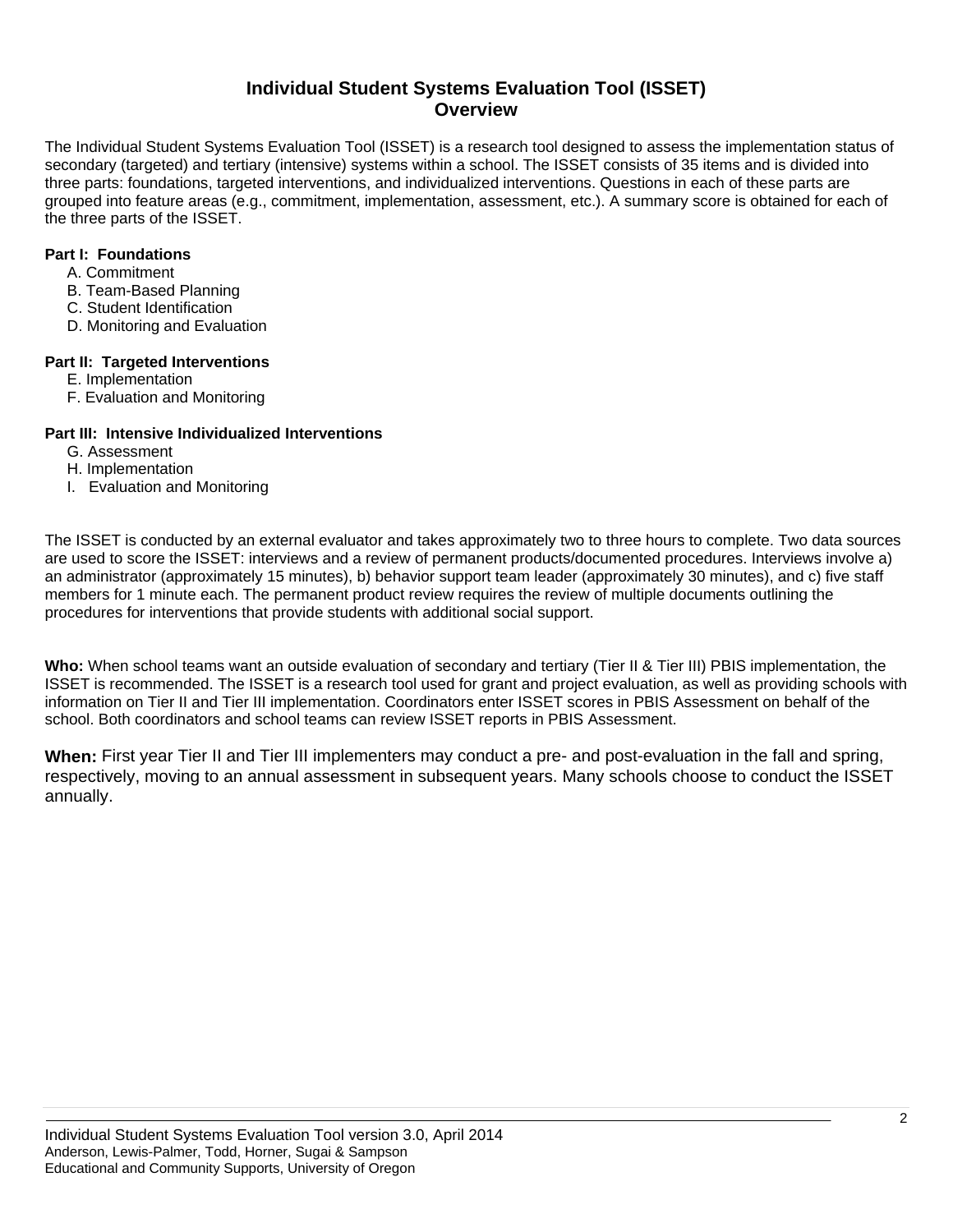

# **ISSET Data Collection Protocol**

Completing the ISSET requires a sequence of four activities: 1) interviews, 2) permanent product review, 3) scoring, and 4) summarizing the data. Begin data collection by conducting the ISSET interviews. At the end of the interviews, ask for the specified permanent products. Nineteen of the thirty-five questions require a review of permanent products. To increase efficiency, have the administrator and a behavior support team leader gather documents before the ISSET administration date.

- 1. Schedule the ISSET
	- a. Work around administrator and behavior support team leader availability
	- b. Explain the written materials that you will want to review
	- c. Determine steps for making the materials available when you arrive for interviews.
- 2. Conduct Interviews
	- a. Administrator
	- b. Behavior Support Team Leader
	- c. Five Staff Members
- 3. Review Permanent Products
	- a. Gathering materials
	- b. Use materials for answering the ISSET evaluation questions
- 4. Complete the ISSET Scoring Guide
	- a. Use completed interview questions and available permanent products to score each evaluation question as defined on the Scoring and Interview Matrix
	- b. Use the data sources (completed interviews/permanent products) that are identified for each evaluation question when determining the score for each question.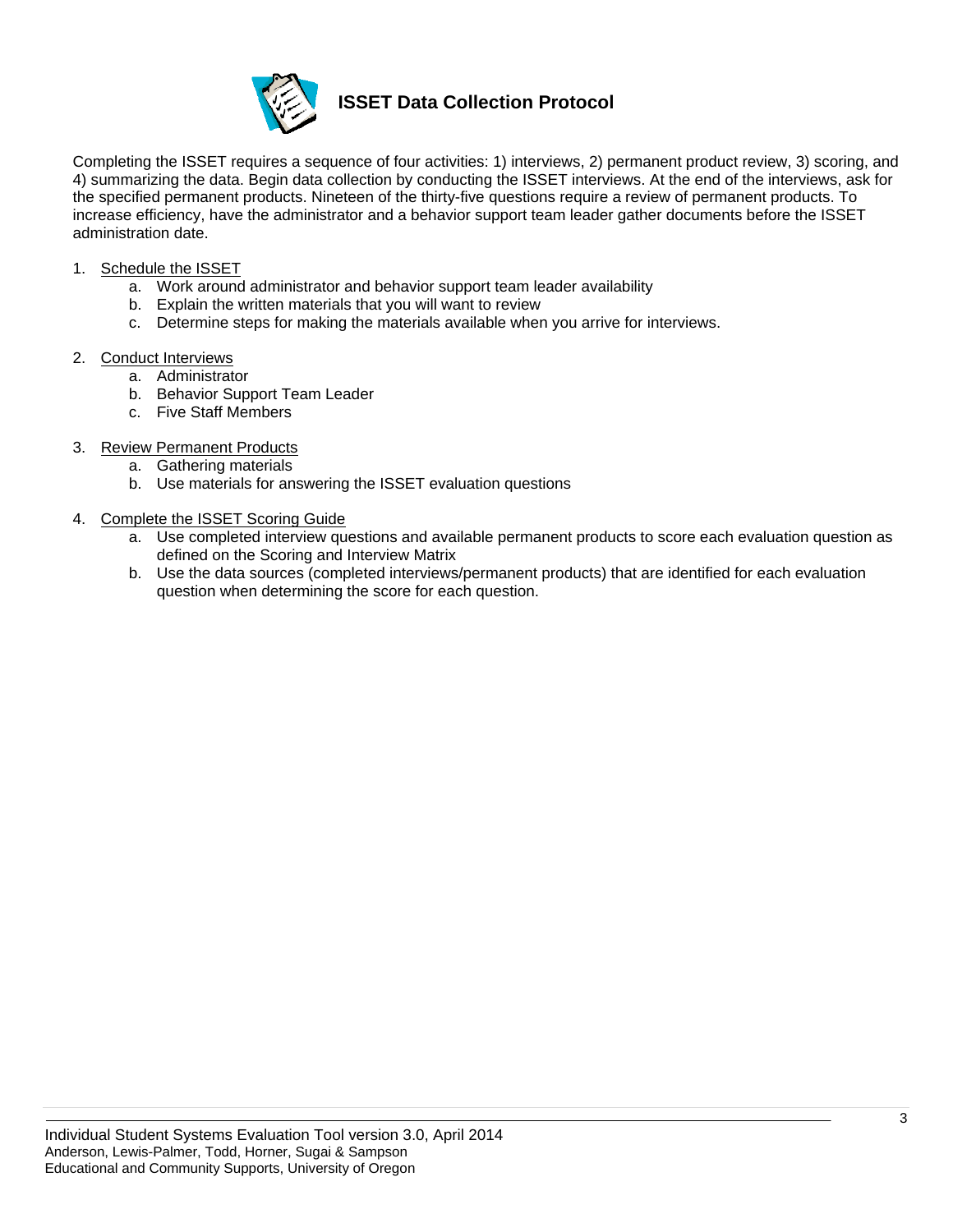#### **ISSET Interviews**

## Introduction of ISSET to Administrator and Behavior Support Team Leader/SWPBIS Coach

Provide an overview of the ISSET, and, if relevant (i.e., the school has used the SET), the difference between the SET and the ISSET.

- The SET is the School-wide Evaluation Tool that measures the implementation status of SWPBIS.
- The ISSET is the Individual Student Systems Evaluation Tool that measures the implementation status of programs for individual students
- The ISSET is organized into three parts.
	- o Foundations needed for individual student systems
	- o Targeted or secondary interventions used for groups of students
	- o Intensive individualized student support
- A targeted intervention is defined as an intervention designed for students who are not responding to universal interventions. These interventions are implemented in a similar manner for all students receiving the intervention. Eligible students might need additional social, academic, and/or organizational support.
- An intensive, individual intervention is defined as an intervention for students who need individualized behavior support.

For example: *"This conversation will focus on the individual student support systems in your school. Individual student support systems include targeted and individualized interventions that are available for students who need more support than the school-wide or universal system provides. What questions do you have?"* 

# **Permanent Products to Collect and Review**

Before ending the Administrator interview ask to review the following permanent products. Collect those products and then ask for any remaining materials from the Behavior Support Team Leader.

| <b>Permanent Products to Collect and Review</b>                                                                                                                  |                                                                          |                                    |
|------------------------------------------------------------------------------------------------------------------------------------------------------------------|--------------------------------------------------------------------------|------------------------------------|
| <b>Documentation</b>                                                                                                                                             | <b>Possible Data Sources</b>                                             | <b>ISSET</b><br>Question           |
| Status of SWPBIS implementation                                                                                                                                  | SET, TIC, BOQ                                                            | A2                                 |
| ODR form categories                                                                                                                                              | <b>ODR Form</b>                                                          | C <sub>2</sub>                     |
| Documentation showing how often the BST meets                                                                                                                    | <b>BST</b> meeting minutes                                               | <b>B2</b>                          |
| Information showing that staff members and parents of<br>students on targeted/intensive interventions are notified and<br>kept current of their child's progress | Description of process for working<br>with family or notification letter | D4, D5                             |
| Description of most commonly used targeted intervention                                                                                                          | Procedures manual, BST<br>notebook, staff handbook                       | E1                                 |
| Orientation and training materials for staff, volunteers,<br>substitutes, and families on targeted intervention                                                  | Staff handbook, Training or<br>orientation materials                     | E2                                 |
| Job description showing FTE allocation for coordinating the<br>targeted intervention                                                                             | Coordinator job description                                              | E <sub>3</sub>                     |
| Decision rules for monitoring, modifying, or discontinuing the<br>targeted intervention                                                                          | Decision-making matrix                                                   | F <sub>1</sub>                     |
| <b>Functional Behavior Assessments and Behavior Support</b><br>Plans                                                                                             | <b>Student Files</b>                                                     | G 1-2, H 1-2 &<br>$4-6$ , $11-2$ . |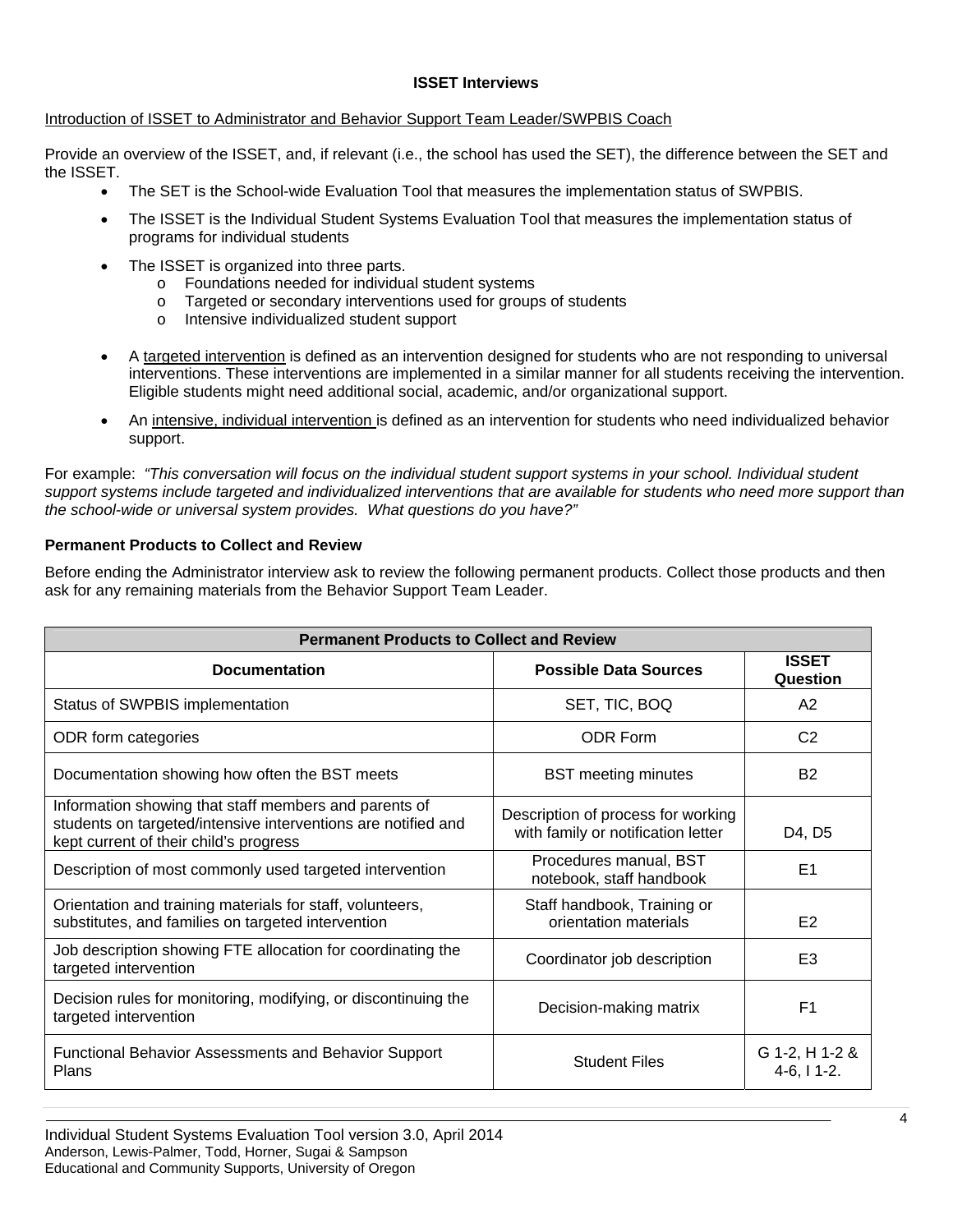## **ISSET Interview Questions**

(ISSET Evaluation Question information)

## **ADMINISTRATOR INTERVIEW QUESTIONS**

First let's talk about your team.

1) Do you have a team of two or more people at your school that receives requests for assistance, develops support plans, and monitors intervention results? (B1) Yes No If no, skip to question 2

How often does this team meet? (B2) \_\_\_\_\_\_\_\_

How often are you able to attend those meetings? (A1) \_\_\_\_\_\_\_\_\_\_\_\_\_\_\_\_\_\_\_\_\_\_\_\_\_\_

*(0= 0-24% of meetings, 1= 25%-49%, 2= 50% or more*)

2) Is there someone identified as the coordinator of function-based support for all the students in your school? (A4) Yes No

If yes, is that person on your school staff? Yes No If yes, who is that person?

- 3) Is there a person(s) on, or available to, the school behavior support team who is trained to conduct functional behavioral assessments and lead a team in the use of functional behavioral assessment information to develop behavior support plans? (A5) Yes No
- 4) Is the number of students receiving targeted or intensive interventions and their overall progress reported to faculty? (D3) Yes No

If yes, how often? \_\_\_\_\_\_\_\_\_\_\_

**Before ending the administrator interview, check the list of permanent products on page 4 and collect and/or review any that he/she has available.**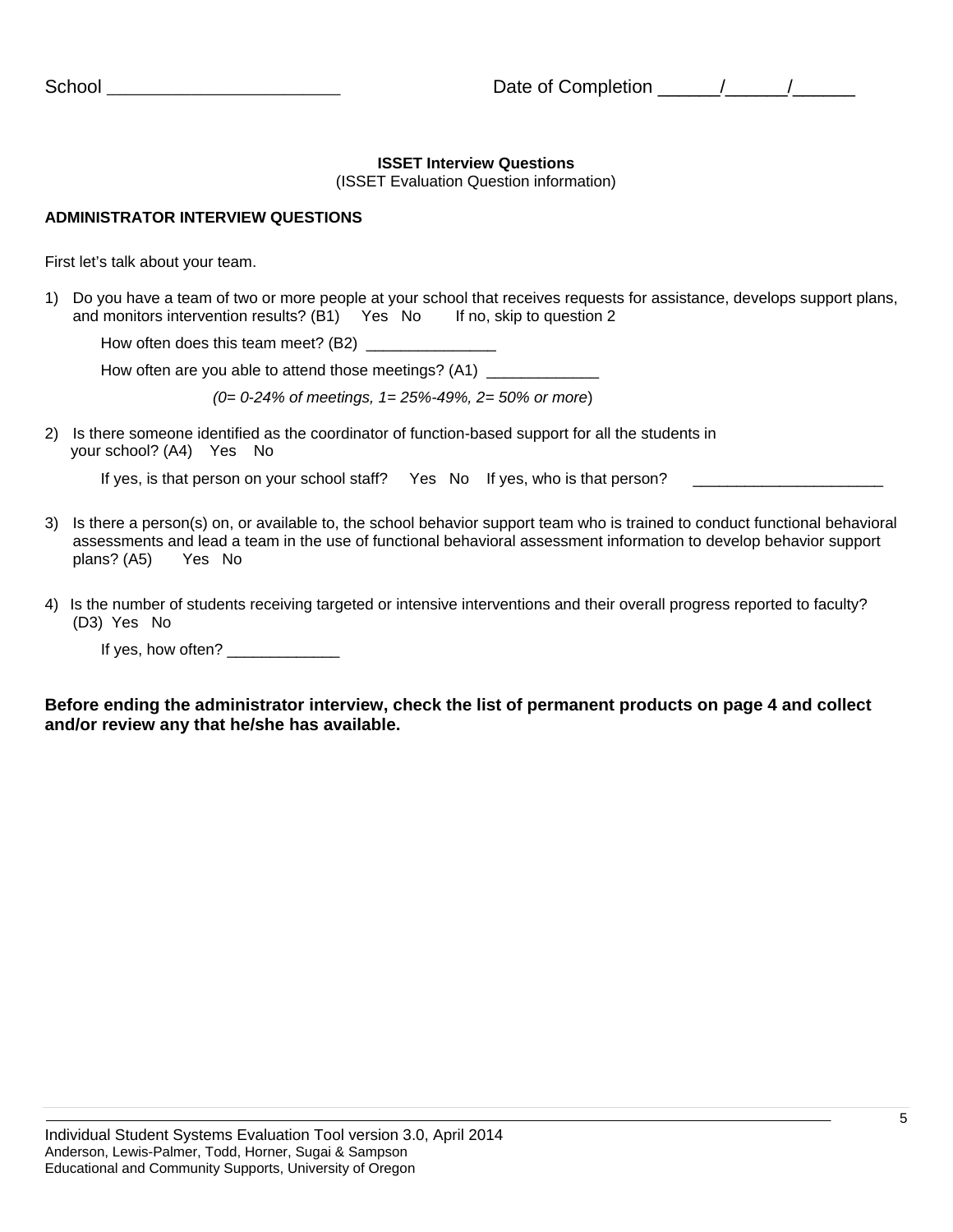#### **ISSET Interview Questions**

(ISSET Evaluation Question information)

# **BEHAVIOR SUPPORT TEAM LEADER INTERVIEW QUESTIONS**

*Repeat the introduction if needed.* 

Let's talk about your Behavior Support Team and the processes associated with the team.

- 1) How many people are on the team, and what are their roles in your school? (B3)
- 2) Is there a process for requesting assistance from the team for a student that may need extra behavior support? (C3) Yes No

If yes, what is the process?

 *(Get copy of Request for Assistance forms*)

- 3) Have at least 4 of 5 of the most recent requests for assistance received support (meeting held, or had an FBA conducted/started, and/or intervention planned) within 10 school days of the request? (C4) Yes No
- 4) Do any BST members attend annual professional development training in targeted and intensive interventions? (B3) Yes No

If so, how many?

5) When the team meets to complete an FBA, does the team include individuals with knowledge about:

The student? Yes No

The setting in which the problem behavior usually occurs? Yes No

 An understanding of functional behavior assessment and building behavior support plans linked to the functional behavior assessment? (G3) Yes No

What about when the team meets to complete a BSP, does the team include individuals with knowledge about:

The student? Yes No

The setting in which the problem behavior usually occurs? Yes No

 An understanding of functional behavior assessment and building behavior support plans linked to the functional behavior assessment? (H3) Yes No

## **Now let's talk about Targeted and Intensive Interventions:**

A targeted intervention is defined as an intervention designed for students who are not responding to universal interventions. These interventions are implemented in a similar manner for all students receiving the intervention. Eligible students might need additional social, academic, and/or organizational support.

An intensive, individual intervention is defined as an intervention for students who need individualized behavior support.

6) Does your school have any targeted interventions available to students who might need them? (E1)

Yes No If yes, what are they? \_\_\_\_\_\_\_\_\_\_\_\_\_\_\_\_\_\_\_\_\_\_\_\_\_\_\_\_\_\_\_\_\_\_\_\_\_\_\_\_\_\_\_\_\_\_\_\_\_\_

Do you have anything written down that describes these interventions? Yes No

(If no, skip targeted interventions questions 7, 8, 18-21)

Which one is most commonly used? \_\_\_\_\_\_\_\_\_\_\_\_\_\_\_\_\_\_\_\_\_\_\_\_\_\_\_\_\_\_\_\_\_\_ *(When referring to the school's targeted intervention for the remainder of the interview, use the name provided by the BST Leader.)*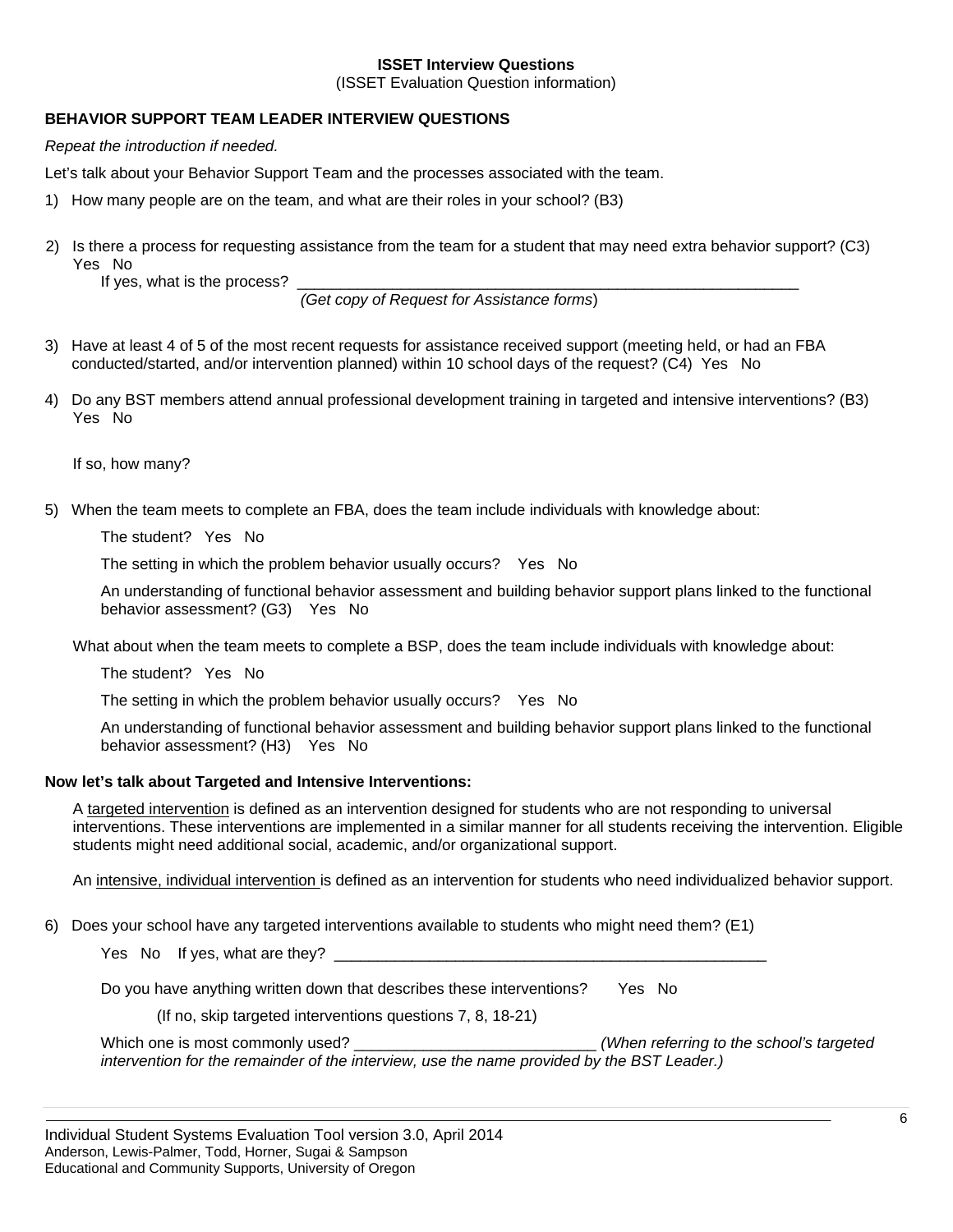- 7) In reference to (the most commonly used targeted intervention) (E1) *(Get written information about this intervention to score for documentation.)* 
	- a. Is the intervention organized around SW expectations or SW academic goals? Yes No
	- b. Is the intervention available for students to enter at any time? Yes No
	- c. When students are identified for the intervention, do they begin the intervention within 3 school days of determination? Yes No
	- d. Do student assessment/progress data prompt the need for modification? Yes No
	- e. Does the intervention include structured prompts for what to do during the day (relevant situations)? Yes No
	- f. Do students on the intervention receive positive feedback from staff on a daily basis? Yes No
	- g. Does the intervention include a weekly check-in with the student's family? Yes No
	- h. Are orientation materials available for students entering the intervention? Yes No
	- i. Are orientation materials available for staff/substitutes/volunteers that have students using the intervention? Yes No
	- j. Do students using the intervention have daily opportunities to use their new skills? Yes No If yes, tell me about that process. Give me an example.
- 8) Who manages, coordinates, and monitors the (most commonly used targeted intervention, their program name)? (E3) Does this person have formally allocated time apart from their other job responsibilities for this coordination? Yes No Is that documented in their job description? Yes No

If yes, ask to see the job description. (If yes, ask for a copy)

9) Are office discipline referral data reviewed and used to identify students who currently are not receiving an intervention, but who might benefit from a targeted or intensive intervention? (C1) Yes No

If yes, how often? \_\_\_\_\_\_\_\_\_\_\_\_\_\_

10) Do you have a process for determining if a student begins a targeted intervention? (C5) Yes No

If yes, tell me about the process.

How about a process for determining if a student begins an intensive intervention? Yes No

If yes, tell me about the process.

11) Do you monitor the outcomes for students receiving targeted and intensive behavior support? (D1) Yes No

If yes, how often?

- 12) If a behavior support plan focuses on a problem behavior that places a student or others at physical risk, does the team have a strategy for identifying risk and implementing a safety plan, if needed? (H6) Yes No *(see BSPs for documentation)*
- 13) Does a team (school-wide or BST) review data across all students across the school (e.g., ODR patterns, formative evaluation) to determine whether the school needs to develop or modify existing targeted and intensive interventions? (D2) Yes No

If yes, how often? \_\_\_\_\_\_\_\_\_\_\_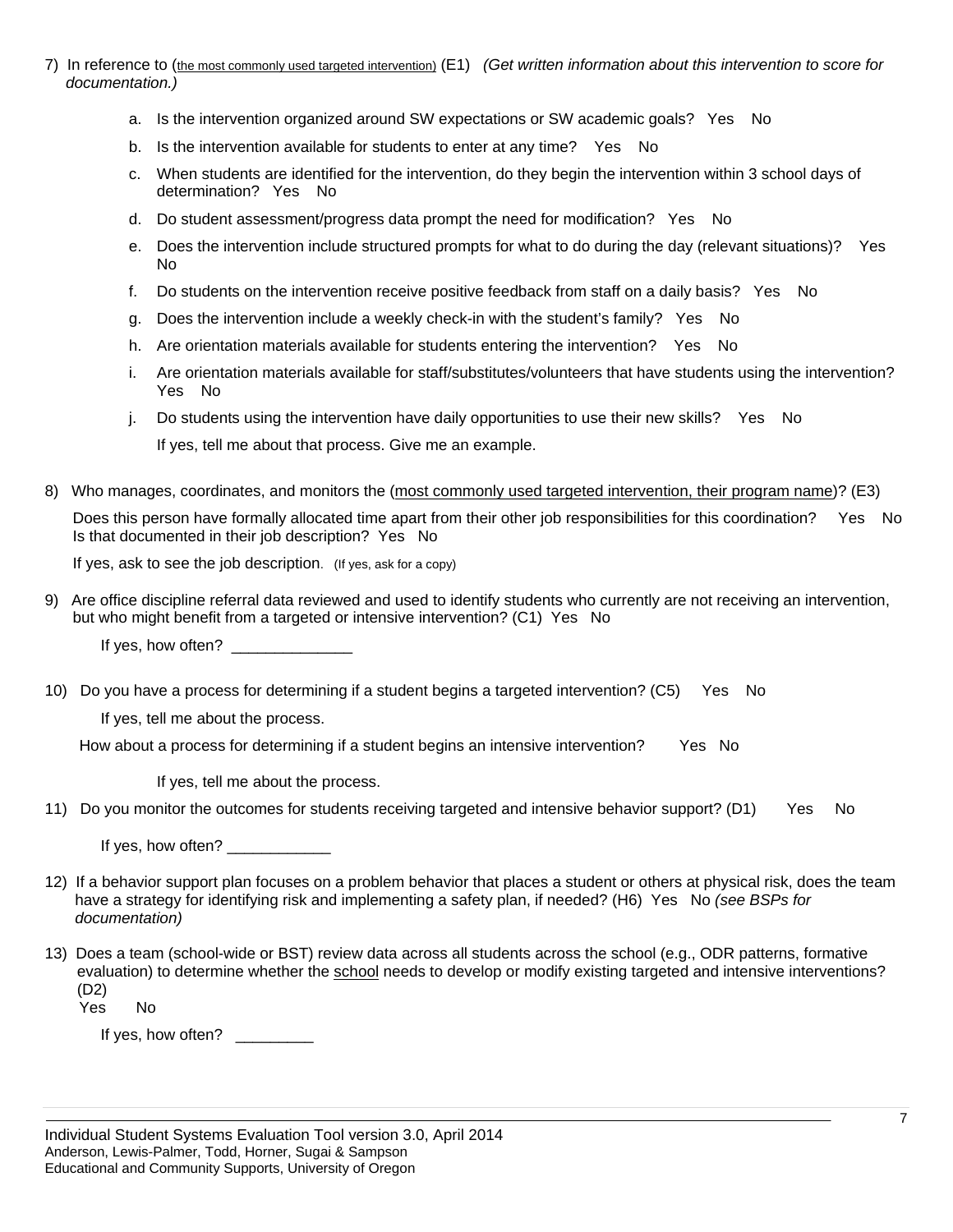14) Does the school-wide team monitor the number of students on targeted and/or individual supports? (A3)

Yes No If yes, how often?

15) Once it has been determined that a student needs targeted and/or intensive support, is there a process for notifying *and* including family members? (D5) Yes No

If yes, is the process written down for both targeted and intensive? Yes No (Ask to review it.)

Once an intervention has been implemented, do parents continue to receive information about their child's progress?

Yes No

16) Do you notify staff members involved with those students? (D4) Yes No

If yes, is the notification process written down for both targeted and intensive? Yes No (Ask to review it.)

Once an intervention has been implemented, does staff continue to receive information about their student's progress? Yes No

17) How are decisions made about how to monitor and when to modify or discontinue a targeted intervention? (F1)

\_\_\_\_\_\_\_\_\_\_\_\_\_\_\_\_\_\_\_\_\_\_\_\_\_\_\_\_\_\_\_\_\_\_\_\_\_\_\_\_\_\_\_\_\_\_\_\_\_\_\_\_\_\_\_\_\_\_\_\_\_\_\_

Are there written decision rules or a process for how this happens? Yes No (ask to review them)

- 18) How much time does the (most commonly used targeted intervention) require per day for instructional staff to implement/monitor (this refers to instructional staff who implement the program with students during the school day)?  $(E4)$
- 19) How do you train or orient staff, volunteers, substitutes, students, and families about the (most commonly used targeted  $intervention$ ? (E2)

Do you have anything written down that describes this orientation or training? (E2) Yes No (Ask to review it.)

20) Does the team collect and review data at least once per year to evaluate how well the (most commonly used targeted intervention) is being implemented as planned (with fidelity)? (F2) Yes No

# **Before ending the Behavior Support Team Leader interview, check the list of permanent products on page 4 and collect and/or review any that he/she has available.**

# **STAFF MEMBER INTERVIEW QUESTION**

Ask 5 randomly selected staff members the following question to answer ISSET question C3

To determine staff member agreement, use the Behavior Support Team Leader interview, question #2

Give brief explanation of who you are and what you are doing:

" Hi, my name is \_\_\_\_\_\_\_\_\_ and I work with \_\_\_\_\_\_\_\_\_and am conducting an assessment of the individual student systems in the school and would like to ask you a question."

| <b>Staff Member</b>                                                                                            |                   |                   |                   |                          |                   | Total<br><b>Agrees</b> |
|----------------------------------------------------------------------------------------------------------------|-------------------|-------------------|-------------------|--------------------------|-------------------|------------------------|
| What is the process used to request<br>assistance for an individual student<br>needing extra behavior support? | Agree<br>Disagree | Agree<br>Disagree | Agree<br>Disagree | Agree<br><b>Disagree</b> | Agree<br>Disagree |                        |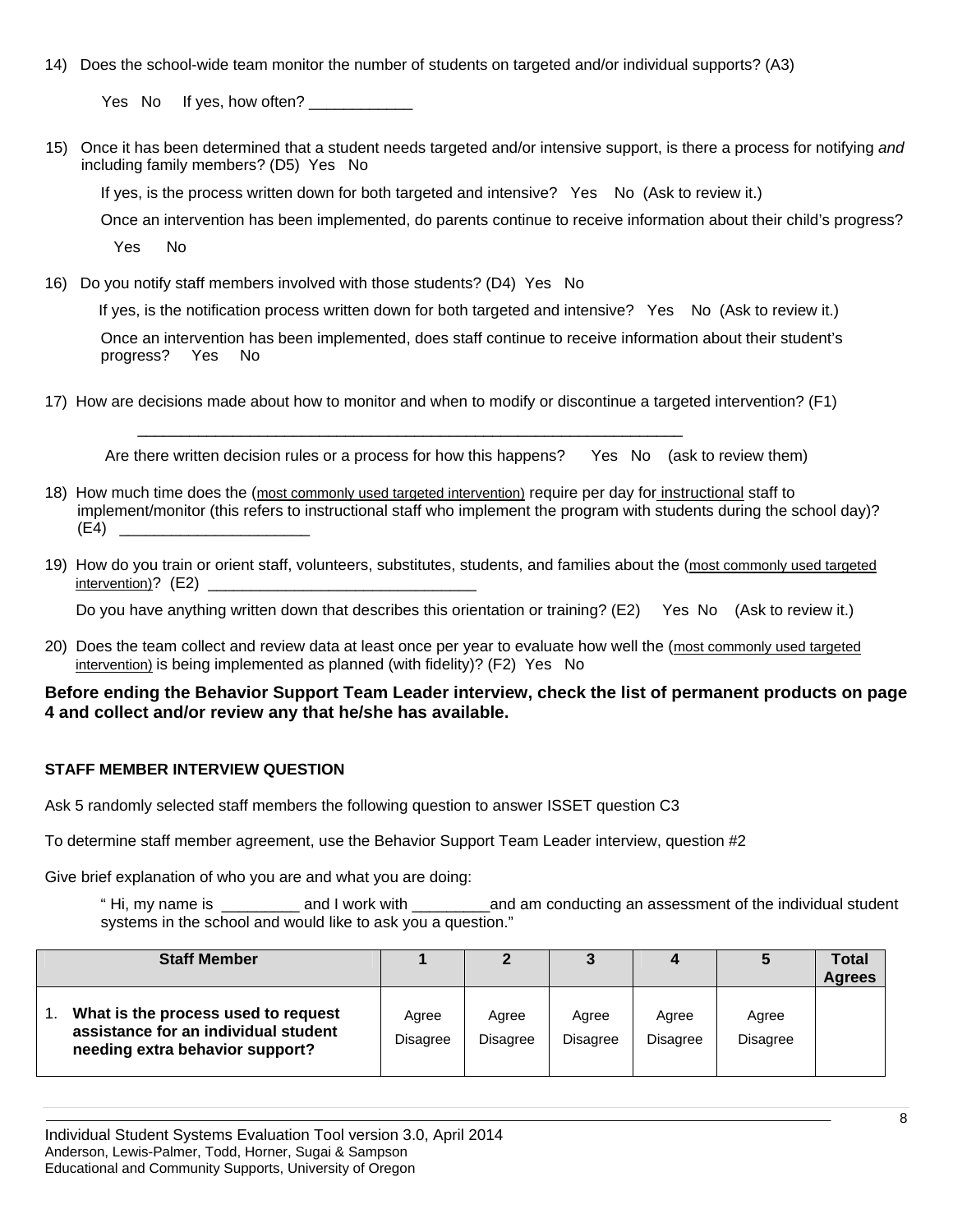|     |      | State |
|-----|------|-------|
| Pre | Post |       |

# **Individual Student Systems Evaluation Tool (ISSET) Scoring Guide**

|                   | <b>Part I: Foundations</b>                                                                                                                                                                                                                                                                                                                                           |                                                       |                                                                   |                                                                                                                                                                                                                                                                                                                                                                                                                                                                                                                                                                                                                                      |                                                     |                   |  |  |  |  |
|-------------------|----------------------------------------------------------------------------------------------------------------------------------------------------------------------------------------------------------------------------------------------------------------------------------------------------------------------------------------------------------------------|-------------------------------------------------------|-------------------------------------------------------------------|--------------------------------------------------------------------------------------------------------------------------------------------------------------------------------------------------------------------------------------------------------------------------------------------------------------------------------------------------------------------------------------------------------------------------------------------------------------------------------------------------------------------------------------------------------------------------------------------------------------------------------------|-----------------------------------------------------|-------------------|--|--|--|--|
| <b>Feature</b>    | <b>Evaluation Question</b>                                                                                                                                                                                                                                                                                                                                           |                                                       | <b>Data Source</b><br>Glossary<br>P=product<br><b>I=interview</b> |                                                                                                                                                                                                                                                                                                                                                                                                                                                                                                                                                                                                                                      | <b>Corresponding Interview</b><br>Question          | Score:<br>$0 - 2$ |  |  |  |  |
| <b>Commitment</b> | 1. Does the administrator regularly attend<br>meetings focused on targeted or intensive<br>interventions in the school?<br>$0 = 0 - 24\%$ of meetings, $1 = 25\% - 49\%$ ,<br>$2 = 50\%$ or more                                                                                                                                                                     | Administrator<br>interview<br>Other                   |                                                                   | Team (meetings): At least two people<br>who meet regarding students receiving<br>targeted or intensive supports (same two<br>people).<br>A targeted intervention is defined as an<br>intervention designed for students who<br>are not responding to universal<br>interventions. These interventions are<br>implemented in a similar manner for all<br>students receiving the intervention.<br>Eligible students might need additional<br>social, academic, and/or organizational<br>support.<br>An intensive, individual intervention is<br>defined as an intervention for students<br>who need individualized behavior<br>support. | How often are you able to attend those<br>meetings? |                   |  |  |  |  |
|                   | 2. Do summary scores on an assessment of<br>fidelity of the universal level of SWPBIS<br>(e.g., SET, TIC, BoQ) indicate that the<br>universal level is in place and is<br>implemented with fidelity?<br><b>SET &amp; TIC</b><br>$0 = 0\% - 49\%$ , $1 = 50\% - 79\%$ , $2 = 80\% - 100\%$<br><b>BoQ</b><br>$0 = 0\% - 39\%$ , $1 = 40\% - 69\%$ , $2 = 70\% - 100\%$ | SET, TIC,<br>BOQ or<br>equivalent<br>measure<br>Other | P                                                                 | SET: School-wide Evaluation Tool<br>TIC: Team Implementation Checklist<br>BoQ: Benchmarks of Quality                                                                                                                                                                                                                                                                                                                                                                                                                                                                                                                                 |                                                     |                   |  |  |  |  |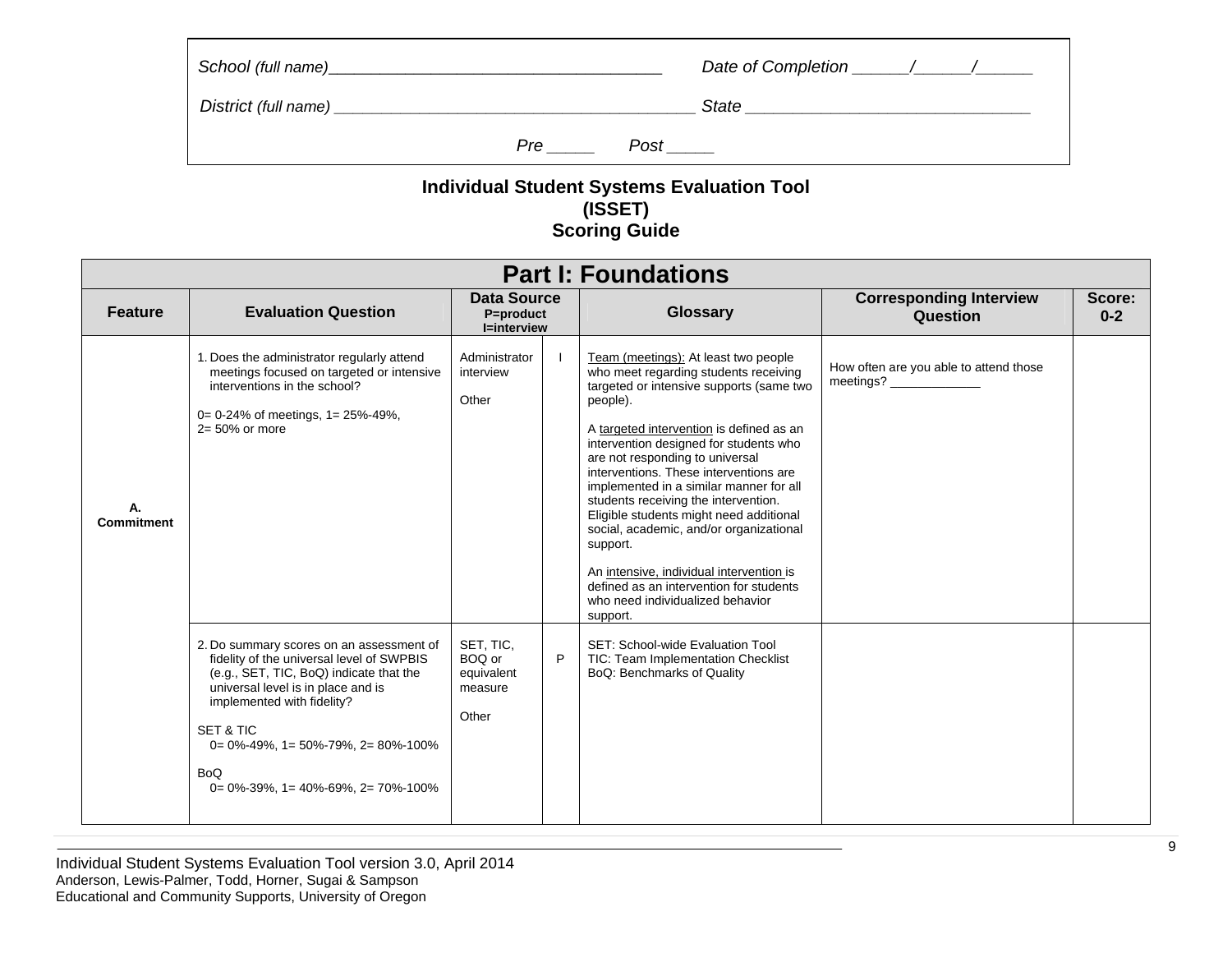|                                            |                                                                                                                                                                                                                                                                                          |                                                                                       |   | <b>Part I: Foundations</b>                                                                                                                                                                                                                          |                                                                                                                                                                                                                                                                               |                   |
|--------------------------------------------|------------------------------------------------------------------------------------------------------------------------------------------------------------------------------------------------------------------------------------------------------------------------------------------|---------------------------------------------------------------------------------------|---|-----------------------------------------------------------------------------------------------------------------------------------------------------------------------------------------------------------------------------------------------------|-------------------------------------------------------------------------------------------------------------------------------------------------------------------------------------------------------------------------------------------------------------------------------|-------------------|
| <b>Feature</b>                             | <b>Evaluation Question</b>                                                                                                                                                                                                                                                               | Data Source<br>P=product<br><b>I=interview</b>                                        |   | <b>Glossary</b>                                                                                                                                                                                                                                     | <b>Corresponding Interview</b><br>Question                                                                                                                                                                                                                                    | Score:<br>$0 - 2$ |
|                                            | 3. Does the BST Leader report that the<br>school-wide team monitors the number of<br>students receiving targeted and/or<br>intensive supports on at least a monthly<br>basis?<br>$0 = no$ , $1 = yes$ , but less than monthly, $2 = yes$                                                 | Behavior<br>Support<br>Team<br>Leader<br>interview                                    |   | <b>SWPBIS Team:</b> The team that monitors<br>implementation of the universal level of<br>school-wide PBS.<br>BST: Behavior team that meets<br>regarding students receiving targeted or<br>intensive supports.                                      | Does the school-wide team monitor the<br>number of students on targeted and/or<br>individual supports? Yes No<br>If yes, how often? _________                                                                                                                                 |                   |
|                                            | 4. Can the administrator identify a person(s)<br>who is coordinating targeted and intensive<br>interventions across all students in the<br>school?<br>$(0=$ no, $1=$ identified, but works outside of<br>the school, 2= identified and on school staff)                                  | Administrator<br>interview<br>Other                                                   |   | Coordinating: Summarizing outcomes<br>graphically and reviewing progress at<br>least every other week and making data-<br>based decisions about student progress.<br>Works outside the school: An itinerant<br>position-not in the school full time | Is there someone identified as the<br>coordinator of function-based support for<br>all the students in your school? Yes No<br>If yes, is that person on your school staff?<br>Yes No<br>If yes, who is the person?                                                            |                   |
|                                            | 5. Is there a person(s) on, or available to,<br>the school behavior support team who is<br>trained to conduct functional behavioral<br>assessments and lead a team in use of<br>functional behavioral assessment<br>information to develop behavior support<br>plans?<br>$(0=no, 2=yes)$ | Administrator<br>interview<br>Other                                                   |   |                                                                                                                                                                                                                                                     | Is there a person(s) on, or available to, the<br>school behavior support team who is<br>trained to conduct functional behavioral<br>assessments and lead a team in the use<br>of functional behavioral assessment<br>information to develop behavior support<br>plans? Yes No |                   |
|                                            | 1. Is there a team that receives requests for<br>behavioral assistance, monitors behavior<br>support plans, and monitors intervention<br>results?<br>$(0=no, 2=yes)$                                                                                                                     | Administrator<br>interview<br>Other                                                   |   | Team (meetings): At least two people<br>who meet regarding students receiving<br>targeted or intensive supports (same two<br>people)                                                                                                                | Do you have a team of two or more<br>people at your school that receives<br>requests for assistance, develops support<br>plans, and monitors intervention results?<br>Yes No                                                                                                  |                   |
| В.<br><b>Team-Based</b><br><b>Planning</b> | 2. Do meeting minutes/meeting schedule<br>reflect that the behavior support team<br>meets at least monthly?<br>$(0=no, 2=yes)$                                                                                                                                                           | Behavior<br>support team<br>meeting<br>minutes<br>Administrator<br>interview<br>Other | P |                                                                                                                                                                                                                                                     | How often does this team meet?                                                                                                                                                                                                                                                |                   |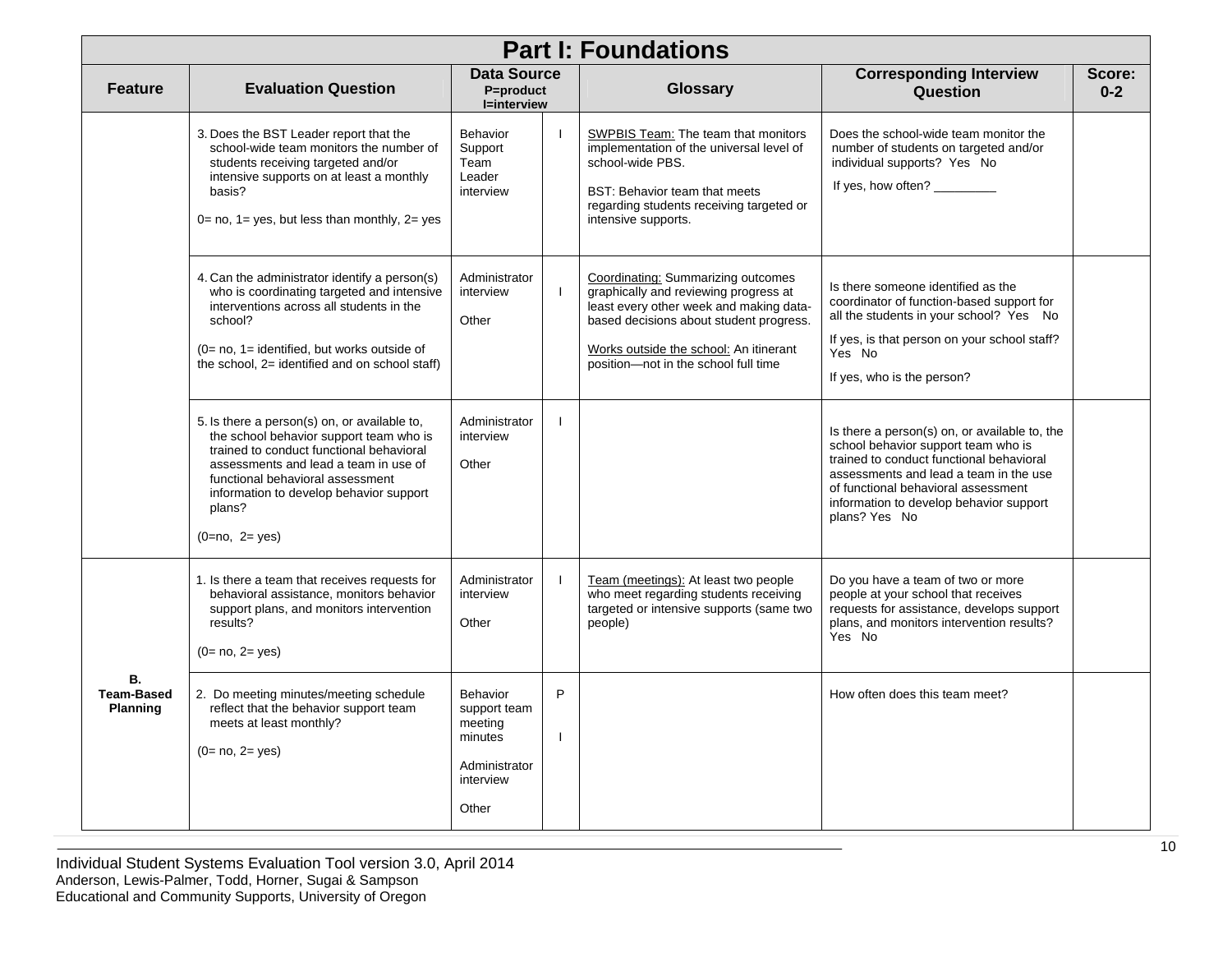|                                               |                                                                                                                                                                                                                                                                                                                           | <b>Part I: Foundations</b>                                                                |   |                                                                                                                                                                                                                                                                                                                                                                                                                                                                                             |                                                                                                                                                                                                                                                                                                                                                    |                   |
|-----------------------------------------------|---------------------------------------------------------------------------------------------------------------------------------------------------------------------------------------------------------------------------------------------------------------------------------------------------------------------------|-------------------------------------------------------------------------------------------|---|---------------------------------------------------------------------------------------------------------------------------------------------------------------------------------------------------------------------------------------------------------------------------------------------------------------------------------------------------------------------------------------------------------------------------------------------------------------------------------------------|----------------------------------------------------------------------------------------------------------------------------------------------------------------------------------------------------------------------------------------------------------------------------------------------------------------------------------------------------|-------------------|
| <b>Feature</b>                                | <b>Evaluation Question</b>                                                                                                                                                                                                                                                                                                | Data Source<br>P=product<br><b>I=interview</b>                                            |   | <b>Glossary</b>                                                                                                                                                                                                                                                                                                                                                                                                                                                                             | <b>Corresponding Interview</b><br>Question                                                                                                                                                                                                                                                                                                         | Score:<br>$0 - 2$ |
|                                               | 3. Does the behavior support team leader<br>report that at least 50% of behavior<br>support team members attend annual<br>professional development training in<br>targeted and intensive interventions?<br>(0= none attend., 1= less than $50\%$ , 2 = yes                                                                | Behavior<br>Support<br>Team<br>Leader<br>interview<br>Other                               |   | A targeted intervention is defined as an<br>intervention designed for students who<br>are not responding to universal<br>interventions. These interventions are<br>implemented in a similar manner for all<br>students receiving the intervention.<br>Eligible students might need additional<br>social, academic, and/or organizational<br>support.<br>An intensive, individual intervention is<br>defined as an intervention for students<br>who need individualized behavior<br>support. | Do any BST members attend annual<br>professional development training in<br>targeted and intensive interventions?<br>Yes No<br>If so, how many?                                                                                                                                                                                                    |                   |
|                                               | 1. Does the behavior support team leader<br>report that office discipline referral (ODR)<br>patterns are regularly used to identify<br>individual students who might benefit from<br>a targeted or intensive intervention?<br>$(0=$ no, $1=$ yes, but less than monthly, $2=$<br>yes, scheduled review, at least monthly) | <b>Behavior</b><br>Support<br>Team<br>Leader<br>interview<br>Other                        |   | Who reviews ODRs: The SWPBIS Team<br>or BST could do this screening.                                                                                                                                                                                                                                                                                                                                                                                                                        | Are office discipline referral data reviewed<br>and used to identify students who<br>currently are not receiving an intervention<br>but who might benefit from a targeted or<br>intensive intervention? Yes No<br>If yes, how often?                                                                                                               |                   |
| C.<br><b>Student</b><br><b>Identification</b> | 2. Does the ODR form have preliminary FBA<br>information: (a) time, (b) location, (c)<br>behavior (d) administrative decision, (e)<br>possible motivation, and (f) others<br>involved?<br>$(0= 0-2$ items, $1= 3-4$ items, $2= 5-6$ items)                                                                                | ODR form<br>Other                                                                         | P |                                                                                                                                                                                                                                                                                                                                                                                                                                                                                             |                                                                                                                                                                                                                                                                                                                                                    |                   |
|                                               | 3. Do at least 80% of staff asked (at least 5)<br>agree with the team leader on the process<br>for requesting behavioral assistance?<br>(0= less than 50%, 1= 51-79%, 2= 80% or<br>higher)                                                                                                                                | <b>Behavior</b><br>Support<br>Team<br>Leader<br>interview<br>Staff<br>interviews<br>Other |   |                                                                                                                                                                                                                                                                                                                                                                                                                                                                                             | Is there a process for requesting<br>assistance from the team for a student that<br>may need extra behavior support?<br>Yes No<br>If yes, what is the process?<br>(Get copy of Request for Assistance<br>forms.)<br>Staff Question: What is the process used<br>to request assistance for an individual<br>student needing extra behavior support? |                   |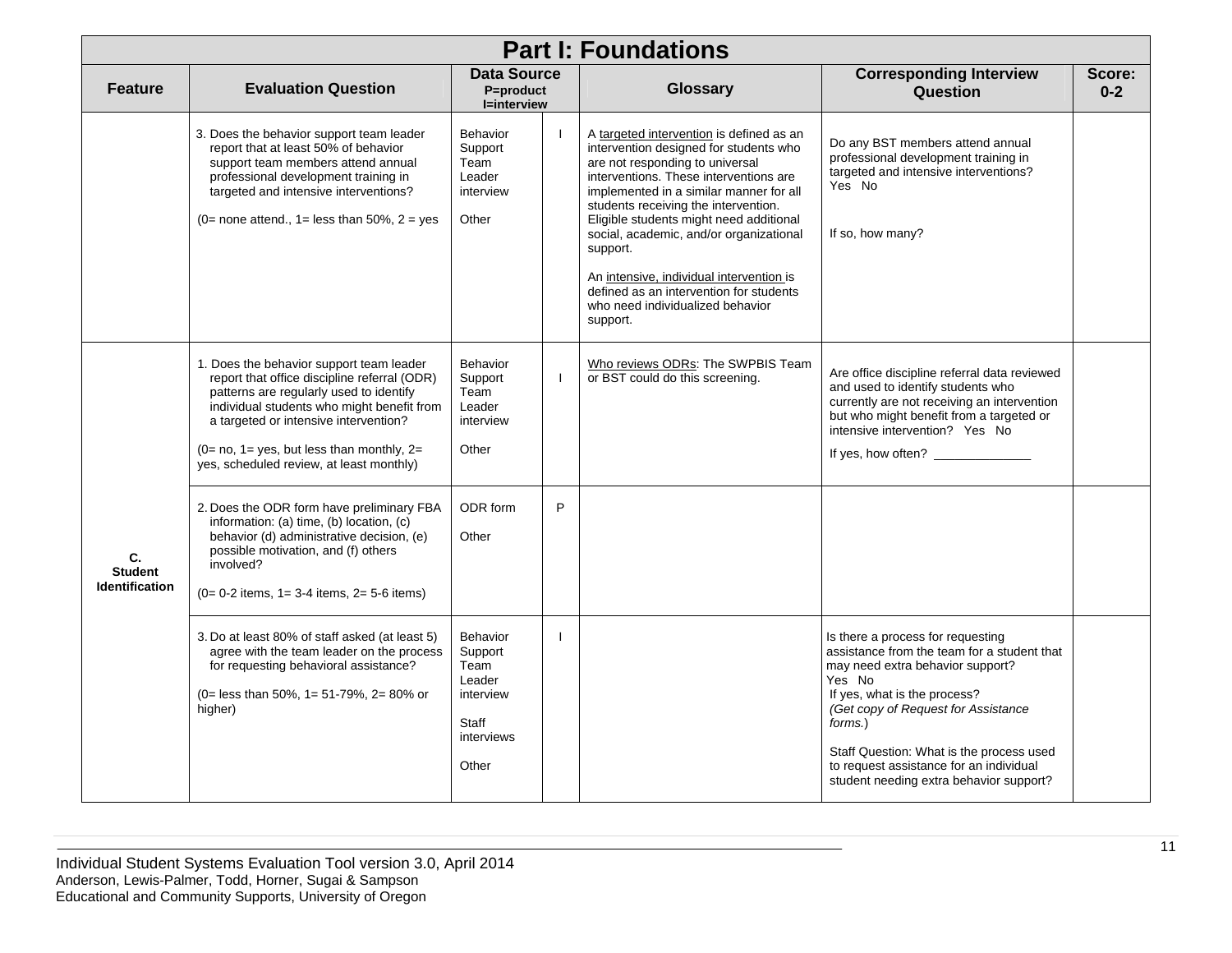| <b>Part I: Foundations</b>    |                                                                                                                                                                                                                                                                                                                                                                |                                                                       |  |                                                                          |                                                                                                                                                                                                                                                                                          |                   |  |
|-------------------------------|----------------------------------------------------------------------------------------------------------------------------------------------------------------------------------------------------------------------------------------------------------------------------------------------------------------------------------------------------------------|-----------------------------------------------------------------------|--|--------------------------------------------------------------------------|------------------------------------------------------------------------------------------------------------------------------------------------------------------------------------------------------------------------------------------------------------------------------------------|-------------------|--|
| <b>Feature</b>                | <b>Evaluation Question</b>                                                                                                                                                                                                                                                                                                                                     | <b>Data Source</b><br>P=product<br><b>I=interview</b>                 |  | <b>Glossary</b>                                                          | <b>Corresponding Interview</b><br>Question                                                                                                                                                                                                                                               | Score:<br>$0 - 2$ |  |
|                               | 4. Does the BST Leader report that least 4<br>of 5 of the most recent requests for<br>assistance received support (meeting<br>held, or had an FBA conducted/started,<br>and/or intervention planned) within 10<br>school days of the request?<br>$(0=$ no or 1, 1= 2-3 of most recent requests<br>for assistance, $2 = yes$ )                                  | <b>Behavior</b><br>Support<br>Team<br>Leader<br>interview or<br>Other |  | Clarification: FBA and intervention may<br>be in process and incomplete. | Have at least 4 of 5 of the most recent<br>requests for assistance received support<br>(meeting held, or had an FBA<br>conducted/started, and/or intervention<br>planned) within 10 school days of the<br>request?                                                                       |                   |  |
|                               | 5. Does the BST leader report that a<br>consistent process is used to decide<br>whether a student should receive a<br>specific targeted intervention or an FBA<br>and an intensive intervention?<br>$(0= no, 1= targeted or intensive only, 2=$<br>both)                                                                                                       | <b>Behavior</b><br>Support<br>Team<br>Leader<br>interview<br>Other    |  |                                                                          | Do you have a process for determining if a<br>student begins a targeted intervention?<br>Yes No<br>How about a process for determining if a<br>student begins an intensive intervention?<br>Yes No                                                                                       |                   |  |
| D.<br><b>Monitoring &amp;</b> | 1. Is the progress of all students on targeted<br>and intensive interventions reviewed by<br>the BST at least monthly?<br>$(0=$ no 1= less than monthly 2= at least<br>monthly)                                                                                                                                                                                | Behavior<br>Support<br>Team<br>Leader<br>interview                    |  |                                                                          | Do you monitor the outcomes for students<br>receiving targeted or intensive behavior<br>support? Yes No<br>If yes, how often?                                                                                                                                                            |                   |  |
| <b>Evaluation</b>             | 2. Does a team (school-wide or BST) review<br>data across all students in the school<br>(e.g., ODR patterns, formative evaluation)<br>at least three times per year to assess<br>whether the school needs to develop or<br>modify existing targeted and intensive<br>interventions?<br>$0 = no$ , $1 = yes$ , but less then three times per<br>year, $2 = yes$ | <b>Behavior</b><br>Support<br>Team<br>Leader<br>interview             |  |                                                                          | Does a team (school-wide or BST) review<br>data across all students across the school<br>(e.g., ODR patterns, formative evaluation)<br>to determine whether the school needs to<br>develop or modify existing targeted and<br>intensive interventions? -<br>Yes No<br>If yes, how often? |                   |  |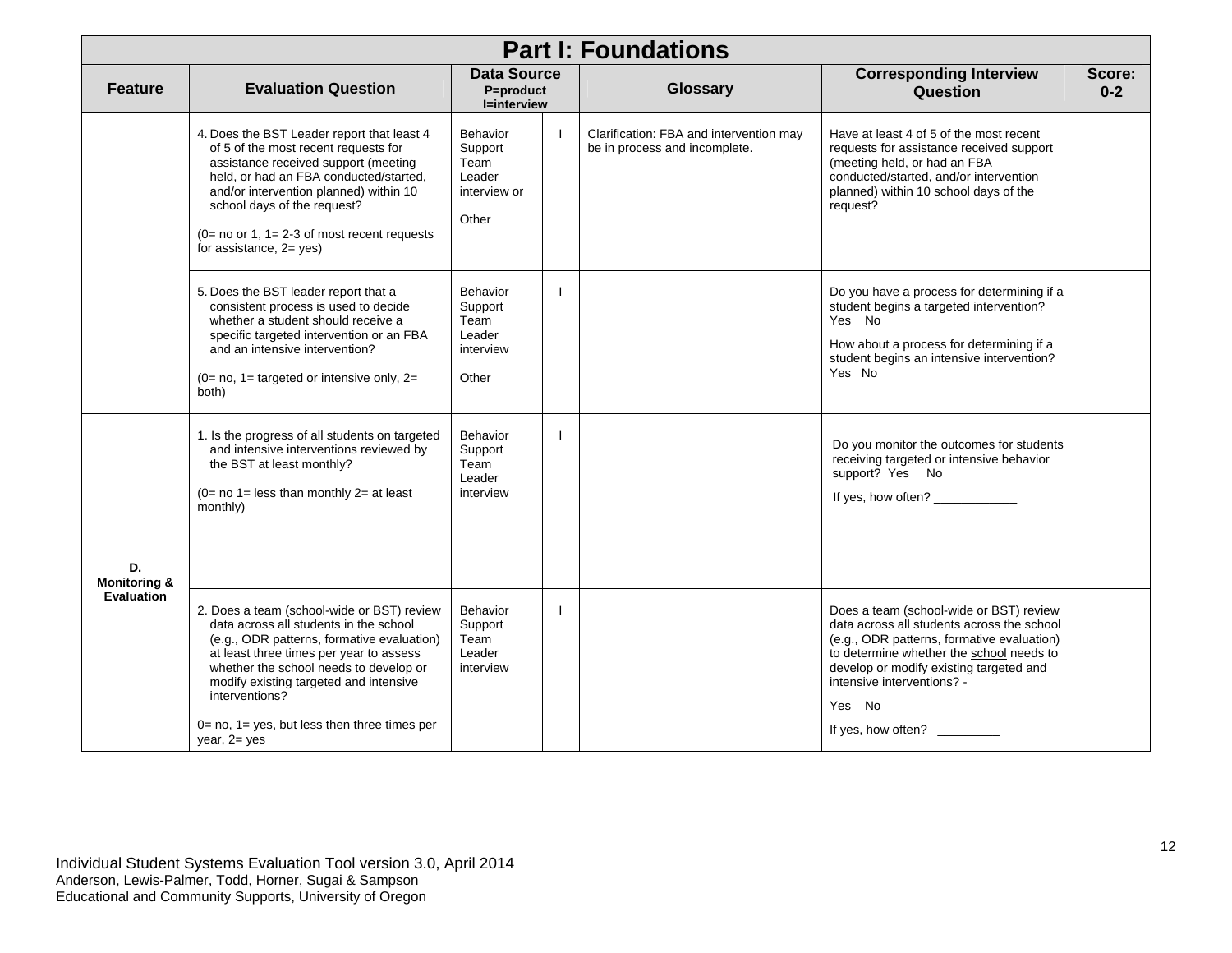|                |                                                                                                                                                                                                                                                                                                                                                                                                                                |                                                                                                                                          |   | <b>Part I: Foundations</b>                                                        |                                                                                                                                                                                                                                                                                                                                                                                  |                   |
|----------------|--------------------------------------------------------------------------------------------------------------------------------------------------------------------------------------------------------------------------------------------------------------------------------------------------------------------------------------------------------------------------------------------------------------------------------|------------------------------------------------------------------------------------------------------------------------------------------|---|-----------------------------------------------------------------------------------|----------------------------------------------------------------------------------------------------------------------------------------------------------------------------------------------------------------------------------------------------------------------------------------------------------------------------------------------------------------------------------|-------------------|
| <b>Feature</b> | <b>Evaluation Question</b>                                                                                                                                                                                                                                                                                                                                                                                                     | <b>Data Source</b><br>P=product<br><b>I=interview</b>                                                                                    |   | Glossary                                                                          | <b>Corresponding Interview</b><br>Question                                                                                                                                                                                                                                                                                                                                       | Score:<br>$0 - 2$ |
|                | 3. Does the administrator report that the<br>number of students receiving targeted or<br>intensive interventions and their overall<br>progress is reported to faculty at least 3<br>times a year?<br>$(0= no, 1=1-2$ times a year, $2=yes$ )                                                                                                                                                                                   | Administrator<br>interview<br>Other                                                                                                      |   |                                                                                   | Is the number of students and their status<br>as a group reported to the entire faculty?<br>Yes No<br>If yes, how often?                                                                                                                                                                                                                                                         |                   |
|                | 4. Is there a documented process for<br>notifying and routinely updating staff<br>members involved with students needing<br>targeted and intensive behavior support?<br>$(0=$ no $1=$ yes, process exists, but not<br>documented for both targeted and<br>intensive, and/or staff are not informed of<br>on-going progress/outcomes for both<br>targeted and intensive, 2= yes, process<br>documented and staff kept informed) | Behavior<br>Support<br>Team<br>Leader<br>interview<br>Staff<br>handbook<br>and/or<br>process<br>description<br>Other                     | P | Documented Process: Something<br>written in the staff handbook or BST<br>handbook | Do you notify staff members involved with<br>those students? Yes No<br>If yes, is the process written down for both<br>targeted and intensive?<br>Yes No<br>Once an intervention has been<br>implemented, do staff continue to receive<br>information about their student's progress?<br>Yes No                                                                                  |                   |
|                | 5. Is there a documented process for<br>notifying and routinely updating family<br>members when a student needs targeted<br>and intensive behavior support?<br>(0= no 1=yes, process exists, but not<br>documented for both targeted and intensive,<br>and/or family members are not kept<br>informed, 2= yes, process documented, and<br>family kept informed)                                                                | Behavior<br>Support<br>Team<br>Leader<br>interview<br>Parent<br>notification<br>letter/form<br>and/or<br>process<br>description<br>Other | P | Documented Process: Something<br>written in the staff handbook or BST<br>handbook | Once it has been determined that a<br>student needs targeted or intensive<br>support, is there a process for notifying<br>and including family members? Yes No<br>If yes, is the process written down for both<br>targeted and intensive?<br>Once an intervention has been<br>implemented, do parents continue to<br>receive information about their child's<br>progress? Yes No |                   |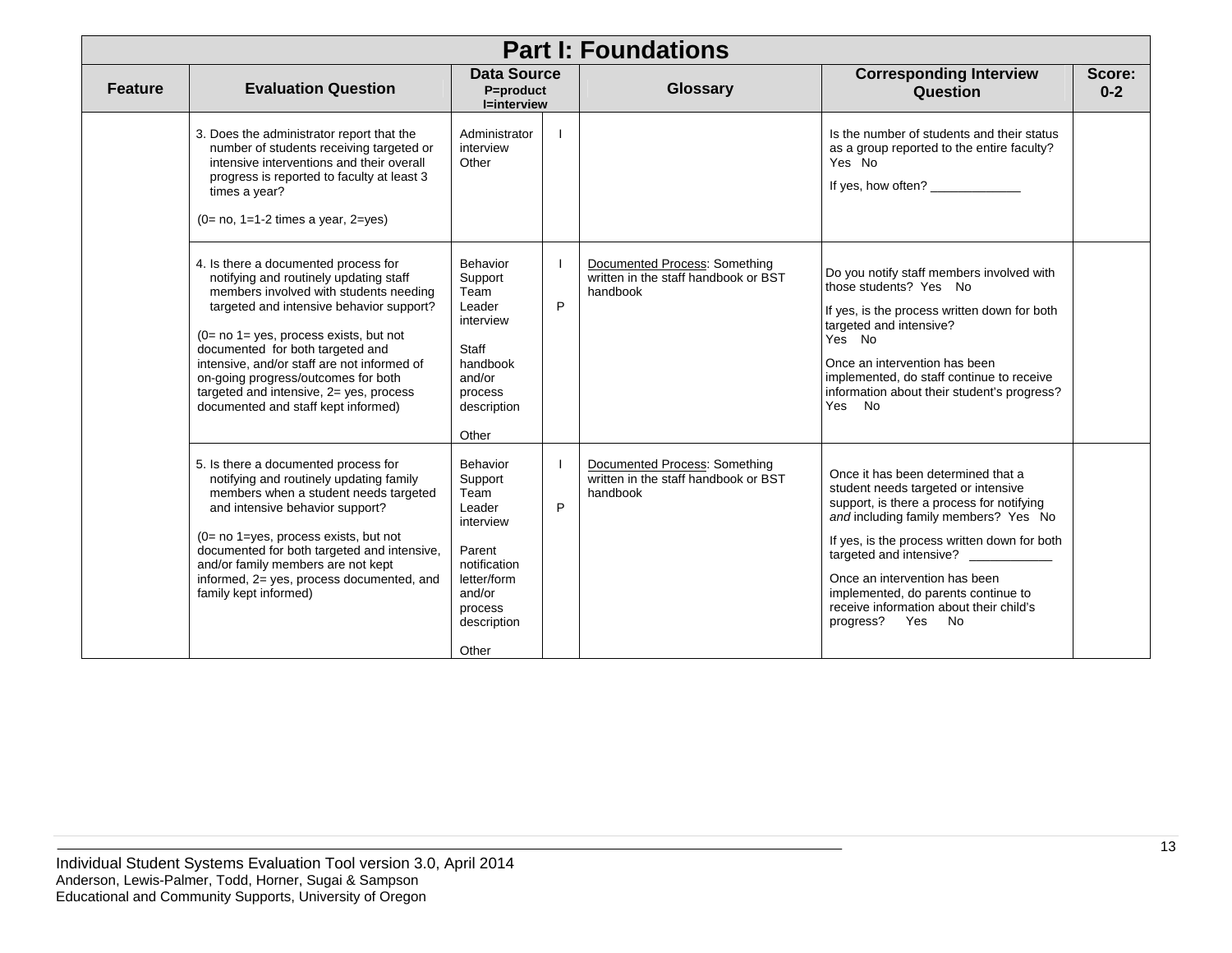|                      | <b>Part II: Targeted Interventions</b>                                                                                                                                                                                                                                   |                                                                                                                                                      |   |                                                                                                                                                                                                                                                                                                                                                                                                                                                                                                                                                                                                                                                                                                                                                                                                                                                                                                                                                                                                                                                                                                                                                                                                                                                                  |                                                                                                                                                                                                                                                                                                                                                                                                                                                                                                                                                                  |                   |  |  |  |
|----------------------|--------------------------------------------------------------------------------------------------------------------------------------------------------------------------------------------------------------------------------------------------------------------------|------------------------------------------------------------------------------------------------------------------------------------------------------|---|------------------------------------------------------------------------------------------------------------------------------------------------------------------------------------------------------------------------------------------------------------------------------------------------------------------------------------------------------------------------------------------------------------------------------------------------------------------------------------------------------------------------------------------------------------------------------------------------------------------------------------------------------------------------------------------------------------------------------------------------------------------------------------------------------------------------------------------------------------------------------------------------------------------------------------------------------------------------------------------------------------------------------------------------------------------------------------------------------------------------------------------------------------------------------------------------------------------------------------------------------------------|------------------------------------------------------------------------------------------------------------------------------------------------------------------------------------------------------------------------------------------------------------------------------------------------------------------------------------------------------------------------------------------------------------------------------------------------------------------------------------------------------------------------------------------------------------------|-------------------|--|--|--|
| <b>Feature</b>       | <b>Evaluation Question</b>                                                                                                                                                                                                                                               | <b>Data Source</b><br><b>P=product</b><br><b>I=interview</b>                                                                                         |   | Glossary                                                                                                                                                                                                                                                                                                                                                                                                                                                                                                                                                                                                                                                                                                                                                                                                                                                                                                                                                                                                                                                                                                                                                                                                                                                         | <b>Corresponding Interview</b><br>Question                                                                                                                                                                                                                                                                                                                                                                                                                                                                                                                       | Score:<br>$0 - 2$ |  |  |  |
| Е.<br>Implementation | 1. Is it documented that the most commonly<br>used targeted intervention includes 80%<br>of implementation features as defined on<br>the Targeted Intervention<br>Implementation Feature Checklist?<br>(0= 0-49% features, 1= 50%-79% features,<br>2= 80%-100% features) | Targeted<br>Intervention<br>Feature<br>Checklist &<br>written<br>program<br>description<br><b>Behavior</b><br>Support<br>Team<br>Leader<br>interview | P | <b>Targeted Intervention Implementation</b><br><b>Feature Checklist</b><br>$\Box$<br>Is the intervention organized<br>around SW expectations or SW<br>academic goals? Yes No<br>$\Box$<br>Is the intervention available for<br>students to enter at any time?<br>Yes No<br>$\Box$<br>When students are identified for<br>the intervention, do they begin<br>the intervention within 3 school<br>days of determination? Yes<br>No<br>$\Box$<br>Do student assessment/progress<br>data prompt the need for<br>modification? Yes No<br>$\Box$<br>Does the intervention include<br>structured prompts for what to do<br>during the day (relevant<br>situations)? Yes No<br>$\Box$<br>Do students on the intervention<br>receive positive feedback from<br>staff on a daily basis? Yes No<br>$\Box$<br>Does the intervention include a<br>weekly check-in with the<br>student's family? Yes No<br>$\Box$<br>Are orientation materials<br>available for students entering<br>the intervention? Yes No<br>$\Box$<br>Are orientation materials<br>available for<br>staff/substitutes/volunteers who<br>have students using the<br>intervention? Yes No<br>$\Box$<br>Do students using the<br>intervention have daily<br>opportunities to use their new<br>skills? Yes No | Does your school have any targeted<br>interventions available to students who<br>might need them?<br>Yes No If yes, what are they?<br>Do you have anything written down that<br>describes these interventions?<br>Yes No<br>Which one is most commonly used?<br>Use their name for the program for the<br>interview.<br>In reference to (the most commonly used<br>targeted intervention)<br>Get written information about this<br>intervention to score for documentation<br>and use the Targeted Intervention<br>Implementation Feature Checklist to<br>score. |                   |  |  |  |
|                      | 2. Are training and orientation procedures<br>for the most commonly used targeted<br>intervention documented for staff.<br>volunteers, substitutes, students, and<br>families?                                                                                           | <b>Behavior</b><br>Support<br>Team<br>Leader<br>interview                                                                                            | P |                                                                                                                                                                                                                                                                                                                                                                                                                                                                                                                                                                                                                                                                                                                                                                                                                                                                                                                                                                                                                                                                                                                                                                                                                                                                  | How do you train or orient staff,<br>volunteers, substitutes, students, and<br>families about the (most commonly used<br>targeted intervention)?                                                                                                                                                                                                                                                                                                                                                                                                                 |                   |  |  |  |
|                      | (0= no, 1= training and orientation occurs,<br>but not documented 2= yes)                                                                                                                                                                                                | Training &<br>orientation<br>materials                                                                                                               |   |                                                                                                                                                                                                                                                                                                                                                                                                                                                                                                                                                                                                                                                                                                                                                                                                                                                                                                                                                                                                                                                                                                                                                                                                                                                                  | Do you have anything written down that<br>describes this orientation or training?<br>Yes No (Ask to review it.)                                                                                                                                                                                                                                                                                                                                                                                                                                                  |                   |  |  |  |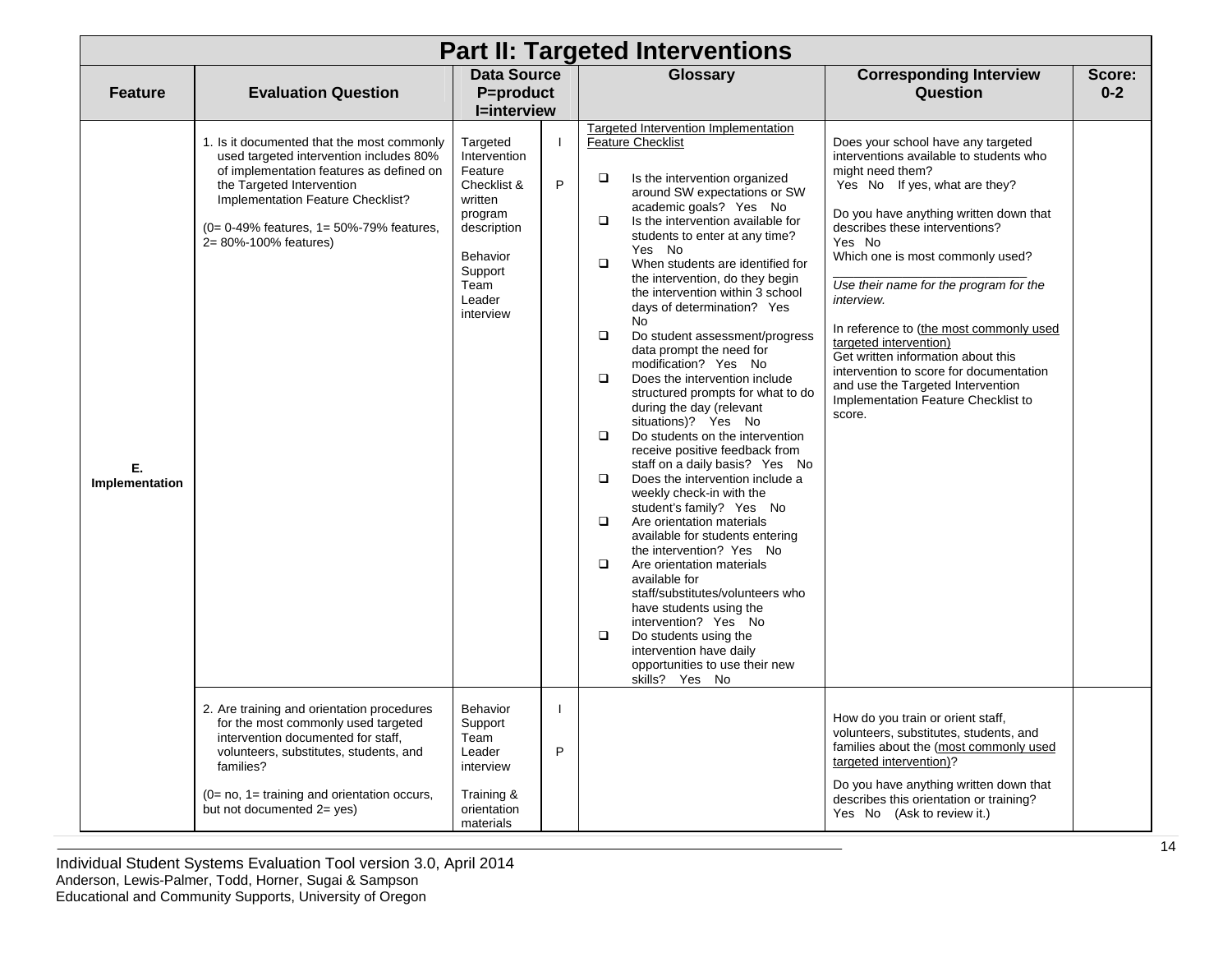|                                                    | <b>Part II: Targeted Interventions</b>                                                                                                                                                                                                                                                                                                                              |                                                                                                                                                              |                   |                 |                                                                                                                                                                                                                                                                                                                                                           |                   |  |  |  |
|----------------------------------------------------|---------------------------------------------------------------------------------------------------------------------------------------------------------------------------------------------------------------------------------------------------------------------------------------------------------------------------------------------------------------------|--------------------------------------------------------------------------------------------------------------------------------------------------------------|-------------------|-----------------|-----------------------------------------------------------------------------------------------------------------------------------------------------------------------------------------------------------------------------------------------------------------------------------------------------------------------------------------------------------|-------------------|--|--|--|
| <b>Feature</b>                                     | <b>Evaluation Question</b>                                                                                                                                                                                                                                                                                                                                          | <b>Data Source</b><br>P=product<br><b>I=interview</b>                                                                                                        |                   | <b>Glossary</b> | <b>Corresponding Interview</b><br>Question                                                                                                                                                                                                                                                                                                                | Score:<br>$0 - 2$ |  |  |  |
|                                                    | 3. Does the most commonly used targeted<br>intervention have dedicated FTE (set-<br>aside time apart from their other job<br>responsibilities) allocated for managing,<br>coordinating, and monitoring the<br>intervention?<br>$(0=$ no, $1=$ yes, but not documented, $2=$<br>documented in a written job description)                                             | Behavior<br>Support<br>Team<br>Leader<br>interview<br>Coordinator<br>job<br>description<br>for most<br>commonly<br>used<br>targeted<br>intervention<br>Other | $\mathbf{I}$<br>P |                 | Who manages, coordinates, and monitors<br>the (most commonly used targeted<br>intervention, their program name)?<br>Does this person have formally allocated<br>time apart from their other job<br>responsibilities for this coordination?<br>Yes No<br>Is that documented in their job<br>description? Yes No<br>If yes, ask to see the job description. |                   |  |  |  |
|                                                    | 4. Does the behavior support team leader<br>report that the most commonly used<br>targeted intervention requires no more<br>than 10 min per day from any<br>instructional/supervisory staff (other than<br>people who coordinate, implement, or<br>manage the program)?<br>$(0=$ requires more than 30 min, $1=$ requires<br>11-29 min, 2= requires 10 min or less) | <b>Behavior</b><br>Support<br>Team<br>Leader<br>interview<br>Other                                                                                           | $\mathbf{I}$      |                 | How much time does the (most commonly<br>used targeted intervention) require per<br>day for instructional staff to<br>implement/monitor (this refers to<br>instructional staff who implement the<br>program with students during the school<br>day)? ________________                                                                                     |                   |  |  |  |
| F.<br><b>Evaluation &amp;</b><br><b>Monitoring</b> | 1. Are there documented decision rules for<br>monitoring, modifying, or discontinuing<br>the targeted intervention for a student?<br>$(0=no, 1=$ decision rules exist, but not<br>documented, 2=yes)                                                                                                                                                                | Behavior<br>Support<br>Team<br>Leader<br>interview<br>Decision-<br>making<br>matrix<br>Other                                                                 | L<br>P            |                 | How are decisions made about how to<br>monitor and when to modify or<br>discontinue a targeted intervention?<br>Are there written decision rules or a<br>process for how this happens?<br>Yes No<br>(Ask to review them.)                                                                                                                                 |                   |  |  |  |
|                                                    | 2. Does the team gather data at least<br>annually to evaluate fidelity of<br>implementation of the most commonly<br>used targeted intervention?<br>$(0=no, 2=yes)$                                                                                                                                                                                                  | Behavior<br>Support<br>Team<br>Leader<br>interview<br>Other                                                                                                  |                   |                 | Does the team collect and review data at<br>least once per year to evaluate how well<br>the (most commonly used targeted<br>intervention) is being implemented as<br>planned (with fidelity)? Yes No                                                                                                                                                      |                   |  |  |  |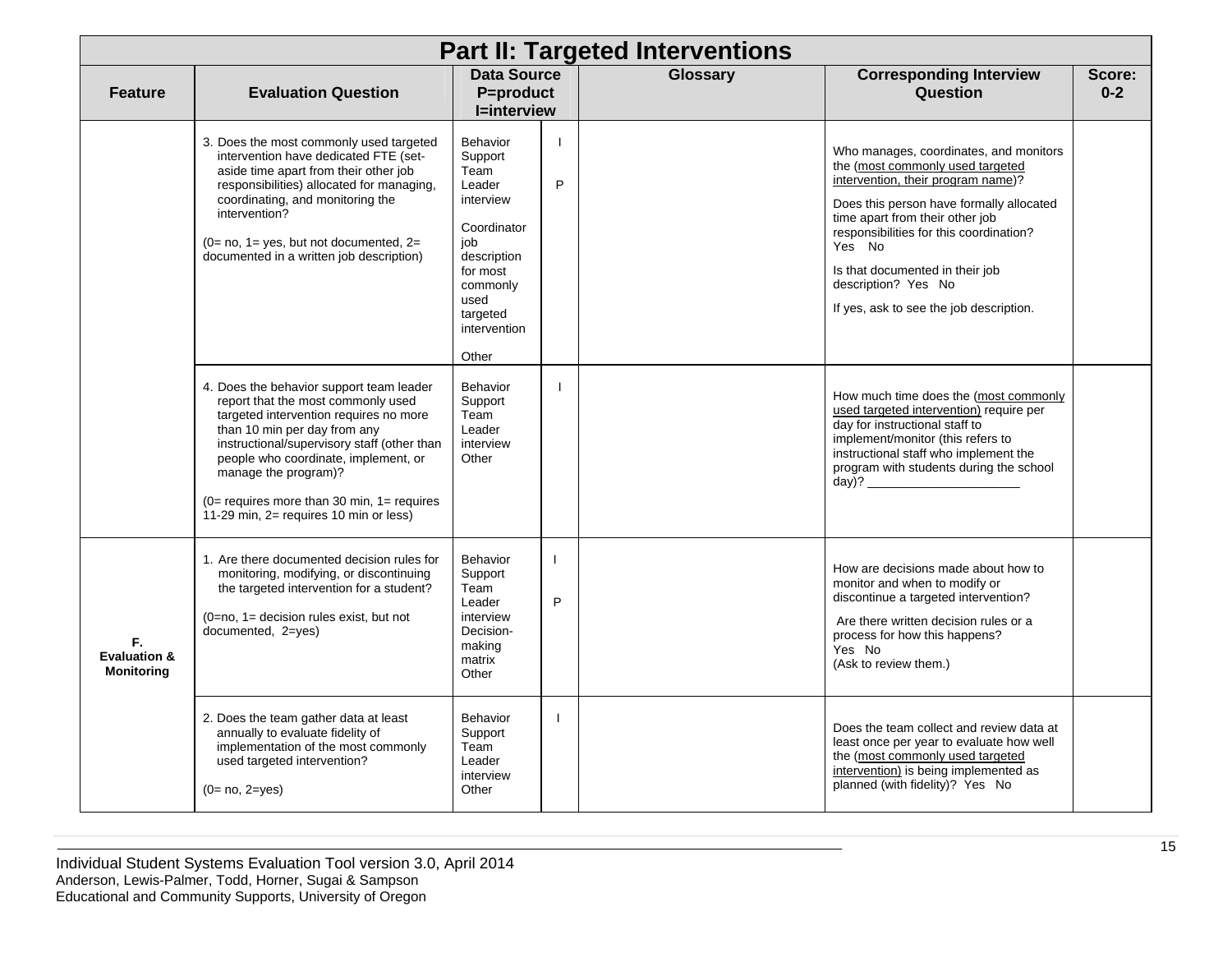|                         | <b>Part III: Intensive Individualized Interventions</b>                                                                                                                                                                                                                                                                                                                                                               |                                                             |    |                                                                                                                                                       |                                                                                                                                                                                                                                                                                                                                                                                     |                   |  |  |  |  |
|-------------------------|-----------------------------------------------------------------------------------------------------------------------------------------------------------------------------------------------------------------------------------------------------------------------------------------------------------------------------------------------------------------------------------------------------------------------|-------------------------------------------------------------|----|-------------------------------------------------------------------------------------------------------------------------------------------------------|-------------------------------------------------------------------------------------------------------------------------------------------------------------------------------------------------------------------------------------------------------------------------------------------------------------------------------------------------------------------------------------|-------------------|--|--|--|--|
| <b>Feature</b>          | <b>Evaluation Question</b>                                                                                                                                                                                                                                                                                                                                                                                            | <b>Data Source</b>                                          |    | <b>Glossary</b>                                                                                                                                       | <b>Corresponding Interview</b><br>Question                                                                                                                                                                                                                                                                                                                                          | Score:<br>$0 - 2$ |  |  |  |  |
|                         | 1. Do at least two, but no more than 4,<br>randomly chosen functional behavior<br>assessments (written within the past<br>academic school year) include an<br>operational definition of problem<br>behavior that is observable and<br>countable?<br>$(0=no, 1= in at least one plan, 2=yes)$                                                                                                                          | Written<br><b>FBA</b><br>summary<br><b>BSP</b><br>Other     | P  | Operational Definition of Problem<br>Behavior: What the student says or does.                                                                         |                                                                                                                                                                                                                                                                                                                                                                                     |                   |  |  |  |  |
| G.<br><b>Assessment</b> | 2. Do at least two, but no more than 4,<br>randomly chosen functional behavior<br>assessments (written within the past<br>academic school year) include a<br>statement that indicates the problem<br>behavior, events that trigger the problem<br>behavior (antecedent), and events that<br>maintain the problem behavior<br>(consequence)?<br>$(0= no, 1= in at least one plan, 2= yes)$                             | Written<br><b>FBA</b><br>summary<br><b>BSP</b><br>Other     | P  | Antecedents: events in the setting that<br>trigger the problem behavior<br>Consequences: events in the setting that<br>maintain the problem behavior. |                                                                                                                                                                                                                                                                                                                                                                                     |                   |  |  |  |  |
|                         | 3. When a team meets to complete an<br>FBA, does the team include individuals<br>with knowledge about a) the student, b)<br>the setting in which problem behavior<br>most often occurs, and c) an<br>understanding of functional behavior<br>assessment and building behavior<br>support plans linked to the functional<br>behavior assessment?<br>$(0= 0-1$ feature $1= 2$ features $2=$ yes, all<br>three features) | Behavior<br>Support<br>Team<br>Leader<br>interview<br>Other | -1 |                                                                                                                                                       | When the team meets to complete an<br>FBA, does the team include individuals<br>with knowledge about:<br>1. The student? Yes No<br>The setting in which the<br>2.<br>problem behavior usually<br>occurs? Yes No<br>3.<br>An understanding of functional<br>behavior assessment and<br>building behavior support plans<br>linked to the functional<br>behavior assessment?<br>Yes No |                   |  |  |  |  |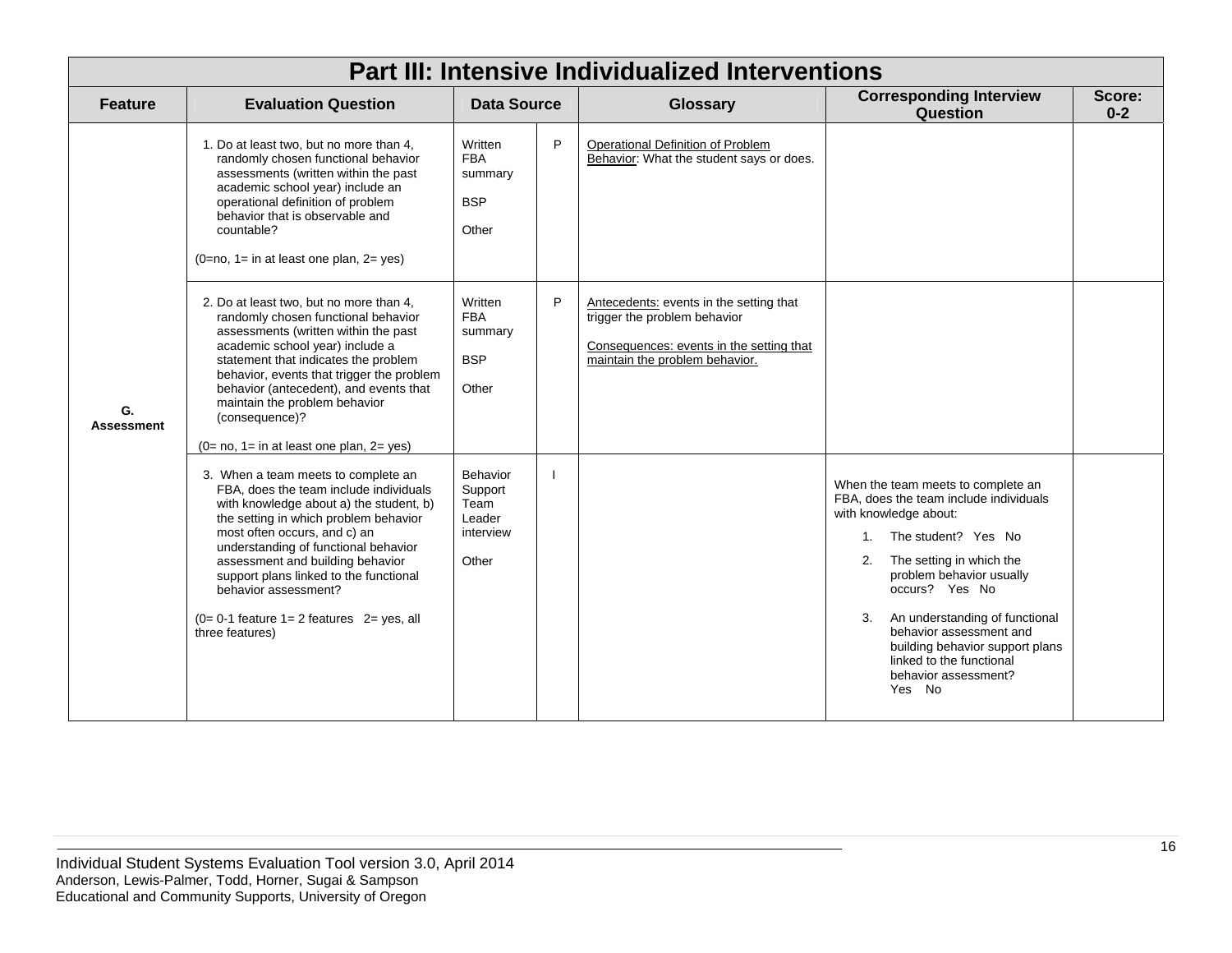|                      | <b>Part III: Intensive Individualized Interventions</b>                                                                                                                                                                                                                                                                                                                                                     |                                                                    |   |                                                                                                                                                       |                                                                                                                                                                                                                                                                                                                                                            |                   |  |  |  |  |
|----------------------|-------------------------------------------------------------------------------------------------------------------------------------------------------------------------------------------------------------------------------------------------------------------------------------------------------------------------------------------------------------------------------------------------------------|--------------------------------------------------------------------|---|-------------------------------------------------------------------------------------------------------------------------------------------------------|------------------------------------------------------------------------------------------------------------------------------------------------------------------------------------------------------------------------------------------------------------------------------------------------------------------------------------------------------------|-------------------|--|--|--|--|
| <b>Feature</b>       | <b>Evaluation Question</b>                                                                                                                                                                                                                                                                                                                                                                                  | <b>Data Source</b>                                                 |   | <b>Glossary</b>                                                                                                                                       | <b>Corresponding Interview</b><br>Question                                                                                                                                                                                                                                                                                                                 | Score:<br>$0 - 2$ |  |  |  |  |
|                      | 1. Do at least two, but no more than 4,<br>randomly chosen behavior support plans<br>(written within the past academic school<br>year) include a statement that indicates<br>the problem behavior, events that trigger<br>the problem behavior (antecedents), and<br>events that maintain the problem<br>behavior (consequences)?<br>$(0= no, 1 = in at least one plan, 2 = yes)$                           | Written<br><b>Behavior</b><br>Support<br>Plans<br>Other            | P | Antecedents: events in the setting that<br>trigger the problem behavior<br>Consequences: events in the setting that<br>maintain the problem behavior. |                                                                                                                                                                                                                                                                                                                                                            |                   |  |  |  |  |
| н.<br>Implementation | 2. Do at least two, but no more than 4,<br>randomly chosen behavior support plans,<br>(written within the past academic school<br>year) include a statement that identifies<br>at least one strategy for preventing the<br>problem behavior?<br>$(0= no, 1= in at least one plan, 2= yes)$                                                                                                                  | Written<br><b>Behavior</b><br>Support<br>Plans<br>Other            | P |                                                                                                                                                       |                                                                                                                                                                                                                                                                                                                                                            |                   |  |  |  |  |
|                      | 3. When a team meets to complete a BSP,<br>does the team include individuals with<br>knowledge about a) the student, b) the<br>setting in which problem behavior most<br>often occurs, and c) an understanding of<br>functional behavior assessment and<br>building behavior support plans linked to<br>the functional behavior assessment?<br>$(0=0-1$ feature $1=2$ features $2=$ yes, all 3<br>features) | <b>Behavior</b><br>Support<br>Team<br>Leader<br>interview<br>Other |   |                                                                                                                                                       | When the team meets to complete a<br>BSP, does the team include individuals<br>with knowledge about:<br>The student? Yes No<br>The setting in which the problem<br>behavior usually occurs? Yes No<br>An understanding of functional behavior<br>assessment and building behavior<br>support plans linked to the functional<br>behavior assessment? Yes No |                   |  |  |  |  |
|                      | 4. Do at least two, but no more than 4,<br>randomly chosen behavior support plans,<br>(written within the past academic school<br>year) include at least one strategy for<br>minimizing reinforcement of problem<br>behavior (e.g., extinction)?<br>$(0= no, 1 = in at least one plan, 2 = yes)$                                                                                                            | Written<br>Behavior<br>Support<br>Plans<br>Other                   | P | Minimizing reinforcement of problem<br>behavior: (e.g., extinction, redirection,<br>consistent response)                                              |                                                                                                                                                                                                                                                                                                                                                            |                   |  |  |  |  |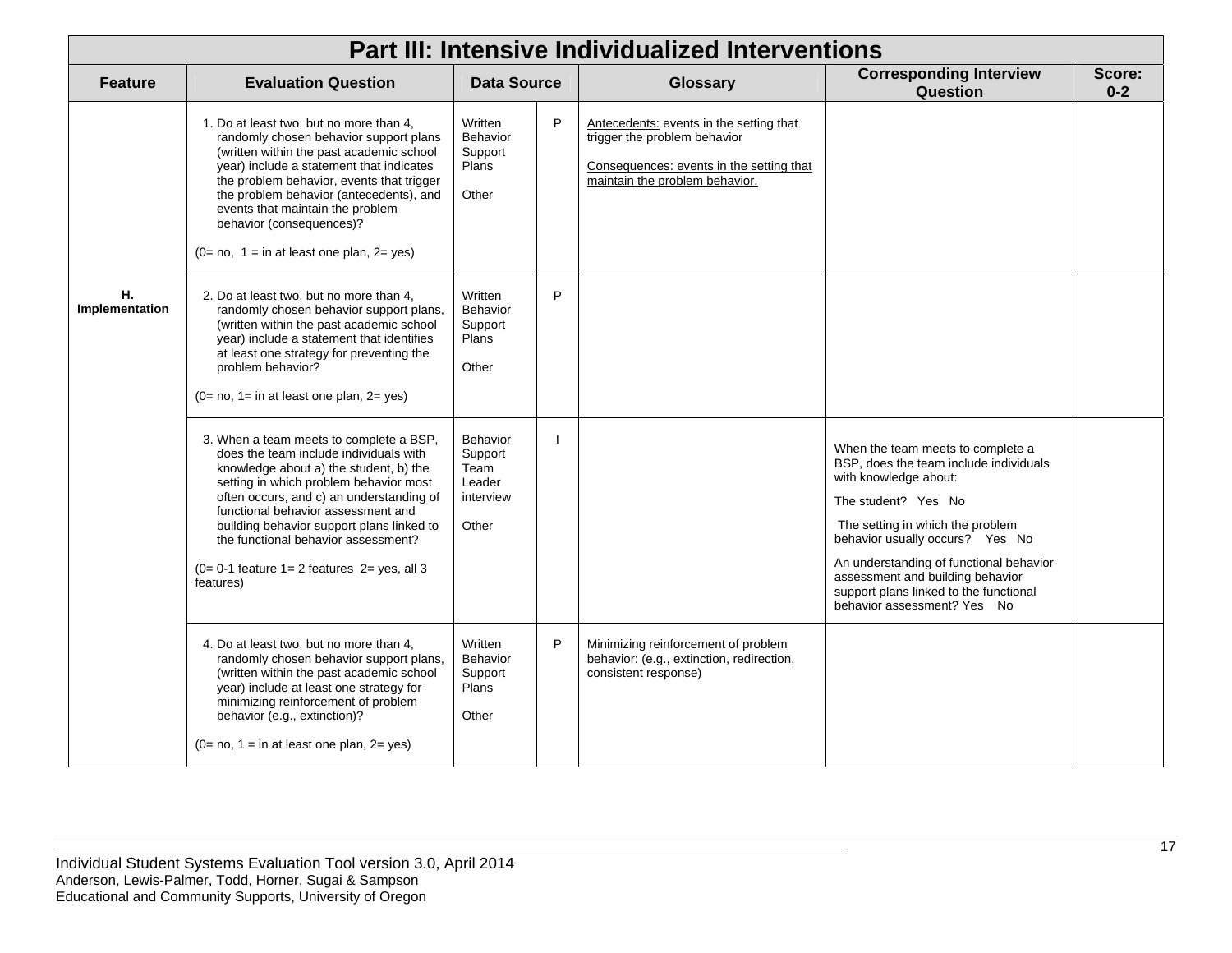| <b>Part III: Intensive Individualized Interventions</b> |                                                                                                                                                                                                                                                                                                                                                                                                                                                                                                                                                                                                                                                      |                                                         |   |          |                                                                                                                                                                                                                                                             |  |                                            |                   |  |
|---------------------------------------------------------|------------------------------------------------------------------------------------------------------------------------------------------------------------------------------------------------------------------------------------------------------------------------------------------------------------------------------------------------------------------------------------------------------------------------------------------------------------------------------------------------------------------------------------------------------------------------------------------------------------------------------------------------------|---------------------------------------------------------|---|----------|-------------------------------------------------------------------------------------------------------------------------------------------------------------------------------------------------------------------------------------------------------------|--|--------------------------------------------|-------------------|--|
| <b>Feature</b>                                          | <b>Evaluation Question</b>                                                                                                                                                                                                                                                                                                                                                                                                                                                                                                                                                                                                                           | <b>Data Source</b>                                      |   | Glossary |                                                                                                                                                                                                                                                             |  | <b>Corresponding Interview</b><br>Question | Score:<br>$0 - 2$ |  |
|                                                         | 5. Do at least two behavior support plans<br>(written within the past academic school<br>year) include at least one strategy for<br>reinforcing the use of the<br>desired/alternative behaviors?<br>$(0= no, 1 = in at least one plan, 2 = yes)$                                                                                                                                                                                                                                                                                                                                                                                                     | Written<br><b>Behavior</b><br>Support<br>Plans<br>Other | P |          |                                                                                                                                                                                                                                                             |  |                                            |                   |  |
|                                                         | 6. If a behavior plan focuses on a problem<br>behavior that places the student or<br>others at physical risk, do at least two<br>plans (written in the past year) include<br>procedures for preventing physical harm<br>to self or others?<br>$0 =$ risk exists, and no procedures defined,<br>$1 =$ two plans with risk exist, and one<br>indicates plan for preventing harm,<br>$2 =$ two plans with risk exist, and both include<br>plans for preventing harm; or plans with risk<br>not reviewed, but behavior support team<br>coordinator indicates that team has strategy<br>for identifying risk and implementing a safety<br>plan if needed. | Written<br>Behavior<br>Support<br>Plans<br>Other        | P |          | If a behavior support plan focuses on a<br>problem behavior that places a student or<br>others at physical risk, does the team<br>have a strategy for identifying risk and<br>implementing a safety plan if needed?<br>Yes No (See BSPs for documentation.) |  |                                            |                   |  |
| т.<br><b>Evaluation and</b><br><b>Monitoring</b>        | 1. Do at least two, but no more than 4,<br>randomly chosen behavior support plans<br>(written within the past academic school<br>year) include a system for assessing the<br>fidelity with which the plan of support is<br>being implemented, at least twice a<br>month?<br>$(0=$ no, 1 = in at least one plan and/or less<br>frequently than twice a month $2 = yes$ )                                                                                                                                                                                                                                                                              | Written<br><b>Behavior</b><br>Support<br>Plans<br>Other | P |          |                                                                                                                                                                                                                                                             |  |                                            |                   |  |
|                                                         | 2. Do at least two, but no more than 4,<br>randomly chosen behavior support<br>plans (written within the past academic<br>school year) include a system for<br>assessing the impact of the plan on<br>student outcomes at least twice a<br>month?<br>$(0=$ no, 1 = in at least one plan and/or less<br>frequently than twice a month $2 = yes$ )                                                                                                                                                                                                                                                                                                     | Written<br><b>Behavior</b><br>Support<br>Plans<br>Other | P |          |                                                                                                                                                                                                                                                             |  |                                            |                   |  |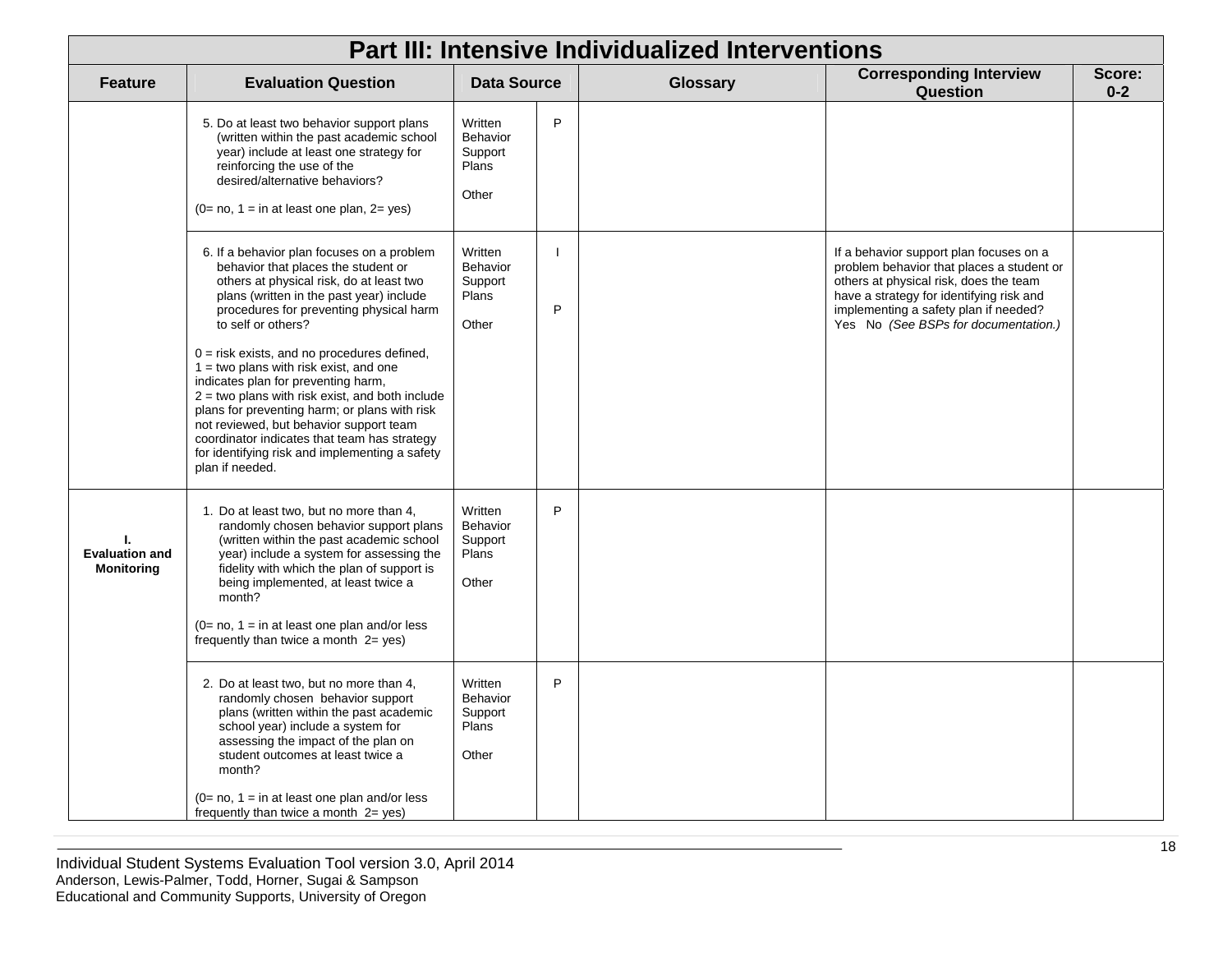# **Targeted Intervention Implementation Feature Checklist ISSET Evaluation Question E1.**

1. Use this checklist to answer the evaluation question in E1:

# **Does the most commonly used targeted intervention include 80% of implementation features as defined on the Targeted Intervention Implementation Feature checklist?**

2. Using the definition below, ask the behavior support team leader what targeted interventions exist at the school and which one is the most commonly used targeted intervention. List the targeted interventions identified by the team leader and score each one below. Use the most commonly used targeted intervention to score ISSET question E1.

**Targeted Intervention Defined: A targeted intervention is an intervention designed for students who are not responding to universal interventions. These interventions are implemented in a similar manner for all students receiving the intervention. These students typically need additional social, academic, and/or organizational support.** 

|                                                                                                                                   | <b>Targeted Intervention</b><br>$2 =$ documented, , $0 =$ not included |                |            |                |                |  |  |
|-----------------------------------------------------------------------------------------------------------------------------------|------------------------------------------------------------------------|----------------|------------|----------------|----------------|--|--|
| <b>Critical Features</b>                                                                                                          | <b>Most</b><br>Commonly<br>Used<br>Intervention                        |                |            |                |                |  |  |
| Intervention is linked directly to school-wide<br>1.<br>expectations or school-wide academic goals.                               | $2 \quad 0$                                                            | $2\quad 0$     | $2\quad 0$ | $2\quad 0$     | 2 <sub>0</sub> |  |  |
| 2.<br>Intervention is continuously available for student<br>participation.                                                        | $2 \quad 0$                                                            | $2\quad0$      | $2\quad0$  | $2\quad0$      | $2\quad0$      |  |  |
| Intervention is implemented within 3 school days<br>3.<br>of determination that the student should receive<br>the intervention.   | $\overline{2}$<br>$\Omega$                                             | $2\quad 0$     | $2\quad 0$ | $2\quad 0$     | $2\quad 0$     |  |  |
| Intervention can be modified based on<br>4.<br>assessment and/or outcome data.                                                    | $2 \quad 0$                                                            | $2\quad 0$     | $2\quad 0$ | $2\quad 0$     | $2\quad 0$     |  |  |
| Intervention includes structured prompts for 'what<br>5.<br>to do' in relevant situations.                                        | $\mathcal{P}$<br>$\Omega$                                              | $2\quad 0$     | $2\quad 0$ | $2\quad 0$     | $2\quad 0$     |  |  |
| Intervention results in student receiving positive<br>6.<br>feedback from staff.                                                  | $2\quad0$                                                              | 2 <sub>0</sub> | $2\quad 0$ | 2 <sub>0</sub> | $2\quad0$      |  |  |
| 7.<br>Intervention includes a school-home<br>communication exchange system at least weekly                                        | $2\quad 0$                                                             | $2\quad 0$     | $2\quad 0$ | $2\quad 0$     | $2\quad 0$     |  |  |
| Orientation materials provide information for a<br>8.<br>student to get started on the intervention                               | $2\quad0$                                                              | $2\quad0$      | $2\quad 0$ | $2\quad0$      | $2\quad0$      |  |  |
| 9.<br>Orientation materials provide information for<br>staff/substitutes/volunteers that have students<br>using the intervention. | $2\quad 0$                                                             | 2 <sub>0</sub> | $2\quad 0$ | $2 \quad 0$    | $2\quad 0$     |  |  |
| 10. Opportunities to practice new skills are provided<br>daily                                                                    | $2\quad 0$                                                             | $2\quad 0$     | $2\quad 0$ | $2\quad 0$     | $2\quad 0$     |  |  |
| <b>Total Points</b>                                                                                                               |                                                                        |                |            |                |                |  |  |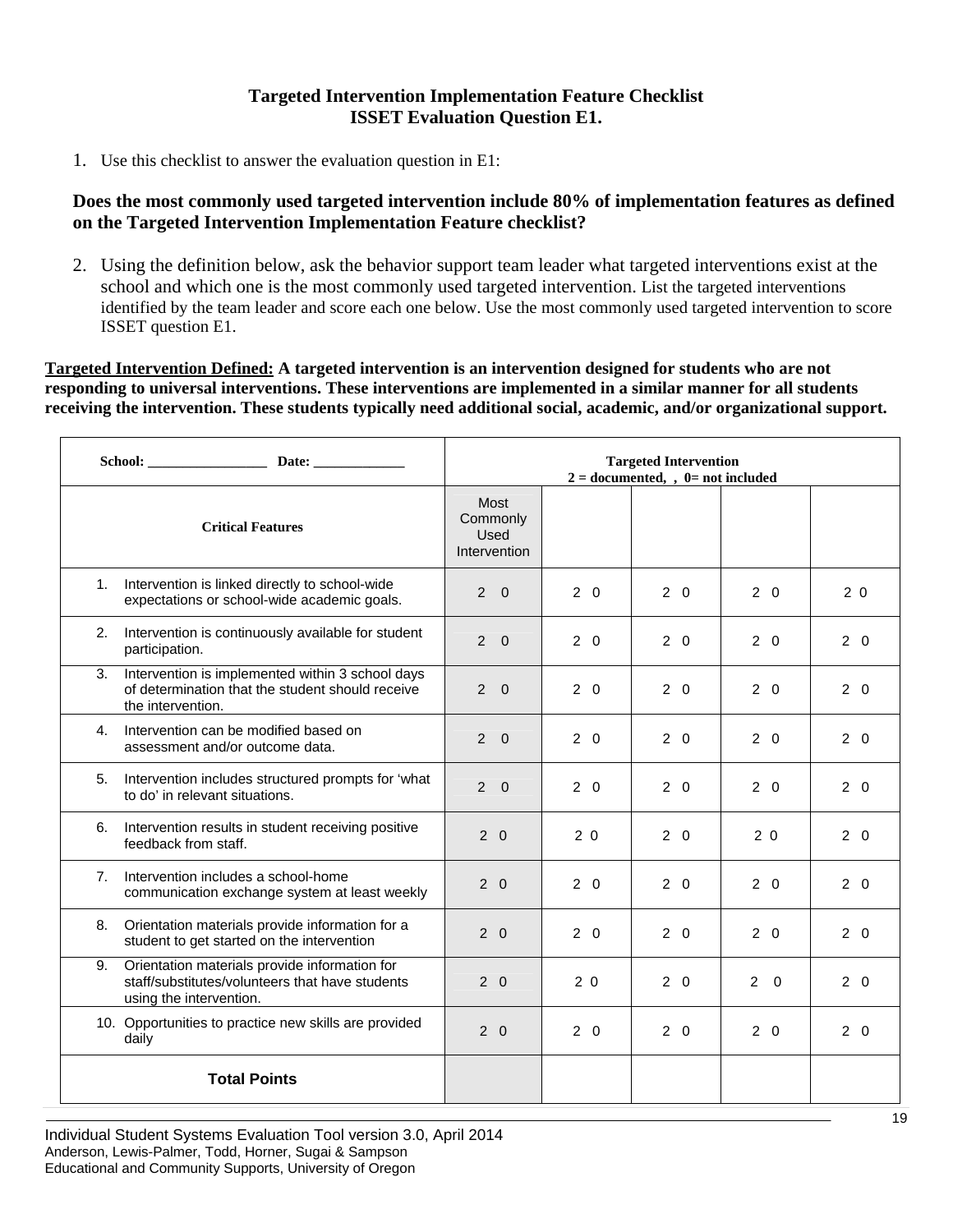# **Intensive Individualized Interventions Features Checklist**

Use for scoring ISSET Part III, Questions G 1-2, H 1-2 & 4-6, I 1-2.

| <b>FBA includes</b>                                                                                                                                  | Plan #1 | Plan #2 | Total<br>yes's |
|------------------------------------------------------------------------------------------------------------------------------------------------------|---------|---------|----------------|
| An operational definition of problem behavior(s) that is<br>observable & countable. (G1)                                                             | ΥN      | ΥN      |                |
| A statement about the relation between events that<br>precede (trigger) problem behavior and/or events that<br>follow and maintain the behavior (G2) | ΥN      | ΥN      |                |

| <b>Behavior Support Plans include</b>                                                                                                              | Plan #1    | Plan #2    | <b>Total</b><br>yes's |
|----------------------------------------------------------------------------------------------------------------------------------------------------|------------|------------|-----------------------|
| 1. An operational definition of problem behavior (or<br>attached FBA that included the operational definition).<br>(G1)                            | Y N        | Y N        |                       |
| 2. A statement about the relation between FBA results and<br>the BSP. $(H1)$                                                                       | Y N        | Y N        |                       |
| 3. A statement that that identifies at least one strategy for<br>preventing the problem behavior. (H2)                                             | Y N        | Y N        |                       |
| 4. At least one strategy for minimizing reinforcement of<br>problem behavior. (H4)                                                                 | Y N        | Y N        |                       |
| 5. At least one strategy for reinforcing the use of the<br>desired/alternative behaviors. (H5)                                                     | Y N        | Y N        |                       |
| 6. A statement that identifies a safety plan for preventing<br>physical harm to self or others. (H6)                                               | Y N<br>N/A | Y N<br>N/A |                       |
| 7. A formal and regular (at least twice a month) system for<br>assessing the fidelity with which the plan of support is<br>being implemented. (I1) | Y N        | Y N        |                       |
| 8. A formal and regular (at least twice a month) system for<br>assessing the impact of the plan on student outcomes.<br>(12)                       | Y N        | Y N        |                       |